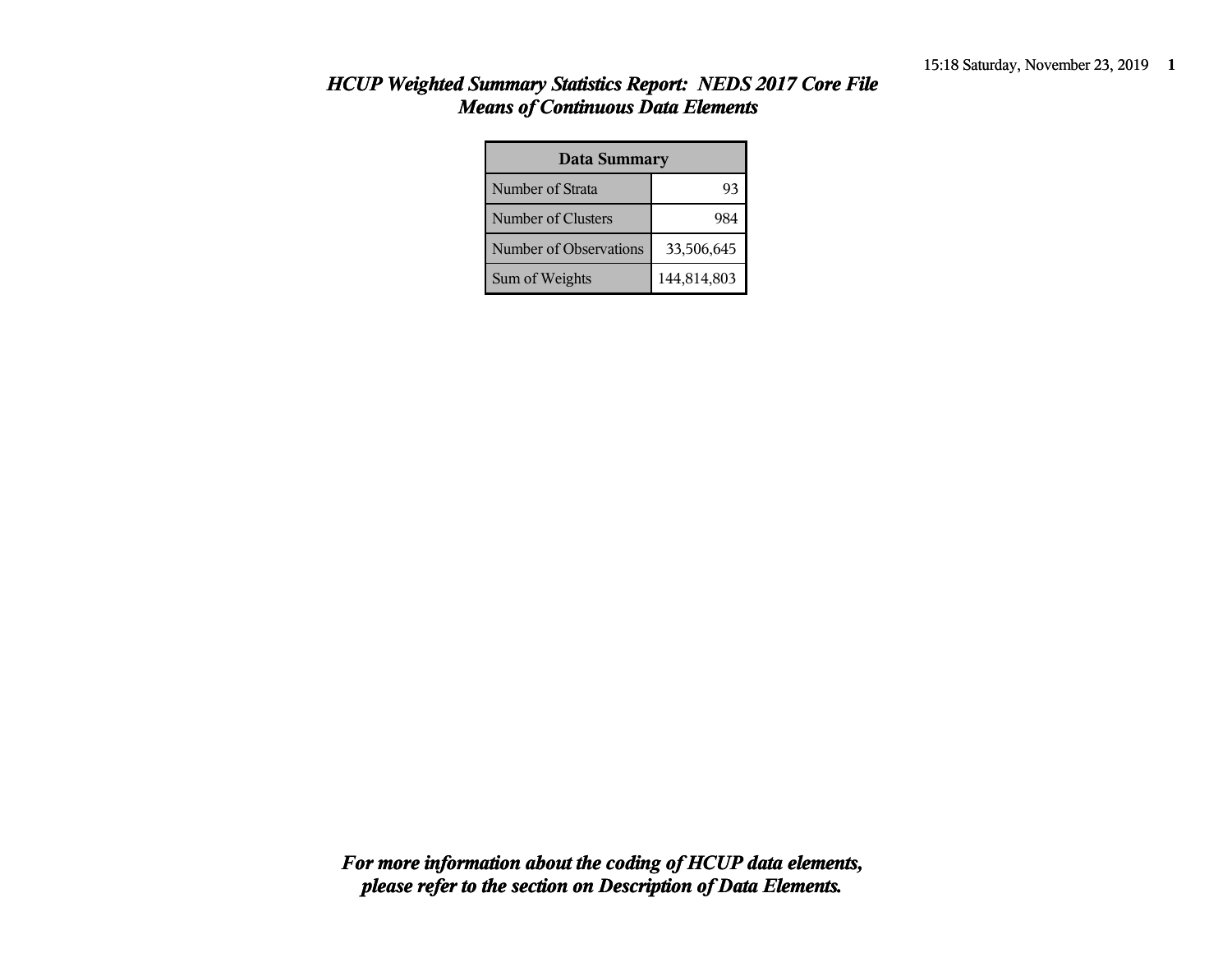#### *HCUP Weighted Summary Statistics Report: NEDS 2017 Core File Means of Continuous Data Elements*

| <b>Statistics</b>     |                                                                                                                               |             |              |                |                         |             |                             |                 |            |
|-----------------------|-------------------------------------------------------------------------------------------------------------------------------|-------------|--------------|----------------|-------------------------|-------------|-----------------------------|-----------------|------------|
| <b>Variable</b>       | Label                                                                                                                         | $\mathbf N$ | N Miss       | Min            | <b>Max</b>              | Mean        | <b>Std Error of</b><br>Mean | 95% CL for Mean |            |
| <b>AGE</b>            | Age in years at admission                                                                                                     | 33,506,022  | 623          | $\Omega$       | 90                      | 41.177832   | 0.302405                    | 40.58432        | 41.77134   |
| <b>AMONTH</b>         | Admission month                                                                                                               | 29,323,127  | 4,183,518    | 1              | 12                      | 6.472909    | 0.008604                    | 6.45602         | 6.48980    |
| <b>AWEEKEND</b>       | Admission day is a weekend                                                                                                    | 33,506,450  | 195          | $\Omega$       | 1                       | 0.277741    | 0.000563                    | 0.27664         | 0.27885    |
| <b>DIED VISIT</b>     | Died in the ED $(1)$ , Died in the hospital $(2)$ ,<br>did not die (0)                                                        | 33,429,428  | 77,217       | $\overline{0}$ | $\overline{2}$          | 0.008672    | 0.000174                    | 0.00833         | 0.00901    |
| DISP ED               | Disposition of patient (uniform) from ED                                                                                      | 33,506,645  | $\theta$     | 1              | 99                      | 2.521865    | 0.094427                    | 2.33654         | 2.70719    |
| <b>DQTR</b>           | Discharge quarter                                                                                                             | 33,429,761  | 76,884       | 1              | $\overline{\mathbf{4}}$ | 2.490910    | 0.002609                    | 2.48579         | 2.49603    |
| <b>DXVER</b>          | Diagnosis Version                                                                                                             | 33,506,645  | $\mathbf{0}$ | 10             | 10                      | 10.000000   | 1.746971E-12                | 10.00000        | 10.00000   |
| <b>EDEVENT</b>        | Type of ED Event                                                                                                              | 33,506,645  | $\Omega$     | 1              | 99                      | 1.385398    | 0.093275                    | 1.20233         | 1.56846    |
| <b>FEMALE</b>         | Indicator of sex                                                                                                              | 33,504,831  | 1,814        | $\Omega$       | $\mathbf{1}$            | 0.554053    | 0.001489                    | 0.55113         | 0.55698    |
| I10 INJURY            | Injury ICD-10-CM diagnosis reported on<br>record (1: First-listed injury; 2: Other than<br>first-listed injury; 0: No injury) | 33,506,645  | $\mathbf{0}$ | $\Omega$       | $\overline{c}$          | 0.219392    | 0.001847                    | 0.21577         | 0.22302    |
| <b>I10 MULTINJURY</b> | Multiple ICD-10-CM injuries reported on<br>record                                                                             | 33,506,645  | $\theta$     | $\Omega$       | $\mathbf{1}$            | 0.058181    | 0.001278                    | 0.05567         | 0.06069    |
| I10 NDX               | ICD-10-CM Number of diagnoses on this<br>record                                                                               | 33,506,645  | $\theta$     | $\Omega$       | 35                      | 5.423258    | 0.067444                    | 5.29089         | 5.55563    |
| PAY1                  | Primary expected payer (uniform)                                                                                              | 33,430,761  | 75,884       | 1              | 6                       | 2.441048    | 0.010473                    | 2.42049         | 2.46160    |
| PAY <sub>2</sub>      | Secondary expected payer (uniform)                                                                                            | 6,800,634   | 26,706,011   | 1              | 6                       | 2.994570    | 0.045539                    | 2.90514         | 3.08400    |
| PL NCHS               | Patient Location: NCHS Urban-Rural Code                                                                                       | 33,339,130  | 167,515      | 1              | 6                       | 2.691405    | 0.037335                    | 2.61813         | 2.76468    |
| TOTCHG ED             | Total charge for ED services                                                                                                  | 28,992,248  | 4,514,397    | 100            | 781,553                 | 3896.157380 | 80.871418                   | 3737.41423      | 4054.90053 |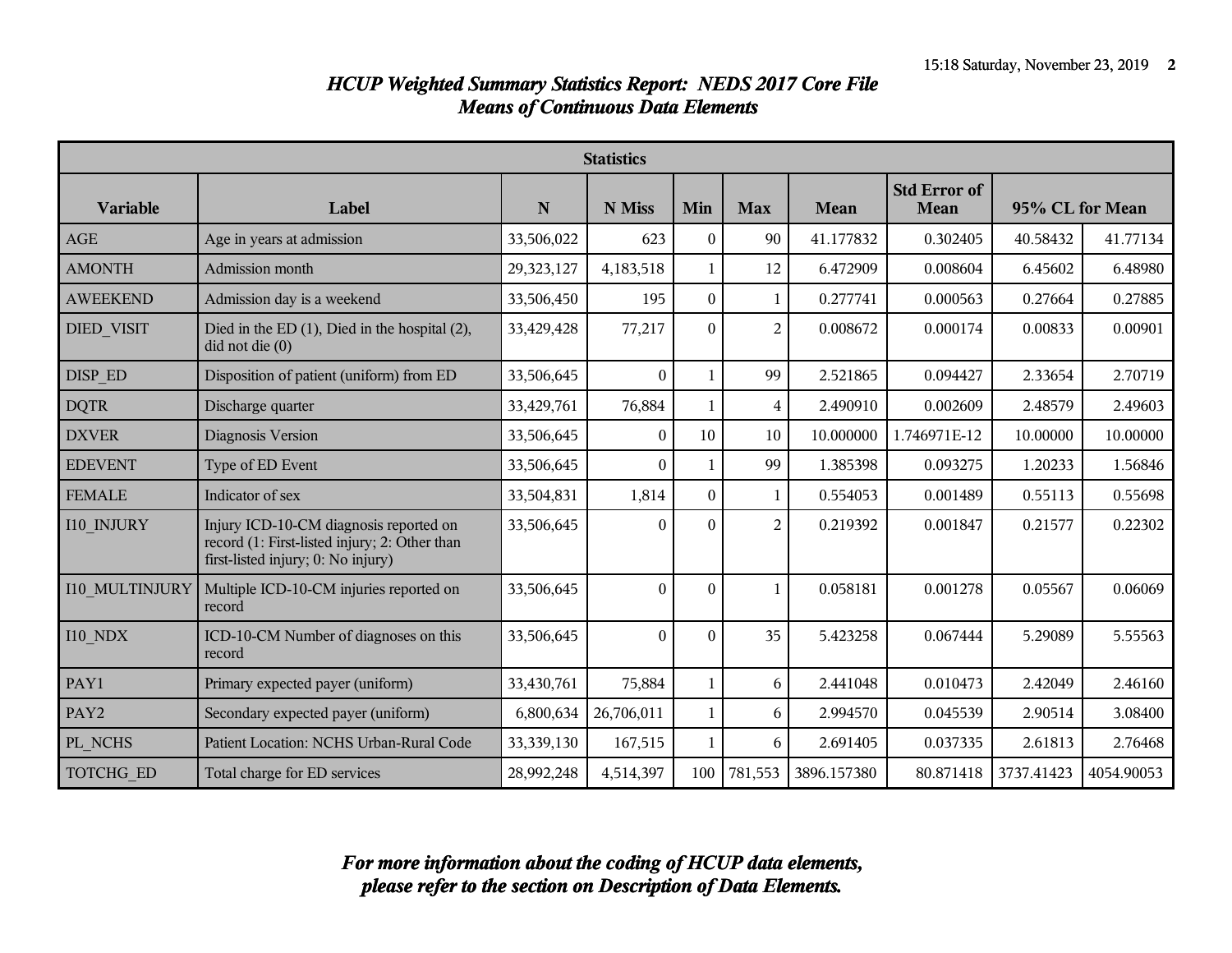#### *HCUP Weighted Summary Statistics Report: NEDS 2017 Core File Means of Continuous Data Elements*

| <b>Statistics</b>  |                                                                   |            |         |           |            |                     |                                    |                 |            |
|--------------------|-------------------------------------------------------------------|------------|---------|-----------|------------|---------------------|------------------------------------|-----------------|------------|
| <b>Variable</b>    | Label                                                             | N          | N Miss  | Min       | <b>Max</b> | Mean                | <b>Std Error of</b><br><b>Mean</b> | 95% CL for Mean |            |
| <b>YEAR</b>        | Calendar year                                                     | 33,506,645 |         | 0   2,017 |            | 2,017   2017.000000 | 3.424495E-10                       | 2017.00000      | 2017.00000 |
| <b>ZIPINC QRTL</b> | Median household income national quartile<br>for patient ZIP Code | 32,940,527 | 566,118 |           |            | 2.193084            | 0.025264                           | 2.14350         | 2.24267    |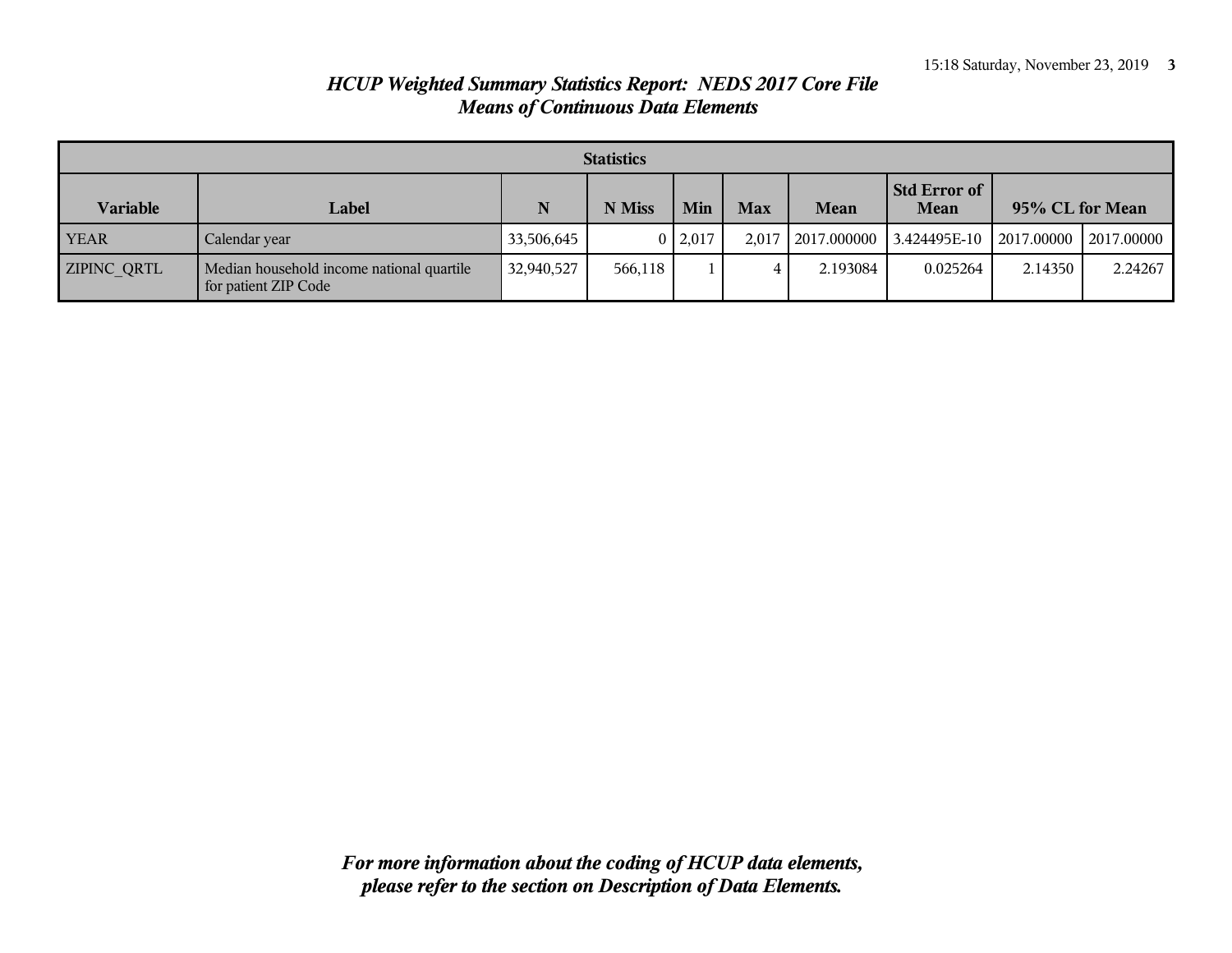| <b>AGE</b>           | Frequency | Percent |
|----------------------|-----------|---------|
| $\therefore$ Missing | 1,079     | 0.00    |
| .C: Inconsistent     | 1,628     | 0.00    |
| $\boldsymbol{0}$     | 3,158,793 | 2.18    |
| 1                    | 2,579,810 | 1.78    |
| $\overline{2}$       | 2,649,698 | 1.83    |
| 3                    | 1,539,129 | 1.06    |
| $\overline{4}$       | 1,327,392 | 0.92    |
| 5                    | 1,256,466 | 0.87    |
| 6                    | 1,131,768 | 0.78    |
| 7                    | 1,564,391 | 1.08    |
| 8                    | 1,004,593 | 0.69    |
| 9                    | 1,005,191 | 0.69    |
| 10                   | 986,042   | 0.68    |
| 11                   | 928,986   | 0.64    |
| 12                   | 1,406,560 | 0.97    |
| 13                   | 985,205   | 0.68    |
| 14                   | 1,054,029 | 0.73    |
| 15                   | 1,157,104 | 0.80    |
| 16                   | 1,652,005 | 1.14    |
| 17                   | 1,390,541 | 0.96    |
| 18                   | 1,679,695 | 1.16    |
| 19                   | 2,144,468 | 1.48    |
| 20                   | 1,832,905 | 1.27    |
| 21                   | 1,884,194 | 1.30    |
| 22                   | 2,897,824 | 2.00    |
| 23                   | 1,966,823 | 1.36    |
| 24                   | 2,018,035 | 1.39    |
| 25                   | 2,082,828 | 1.44    |
| 26                   | 2,111,209 | 1.46    |
| 27                   | 3,169,302 | 2.19    |
| 28                   | 2,069,937 | 1.43    |

# *HCUP Weighted Summary Statistics Report: NEDS 2017 Core File Weighted Frequency Distribution for AGE*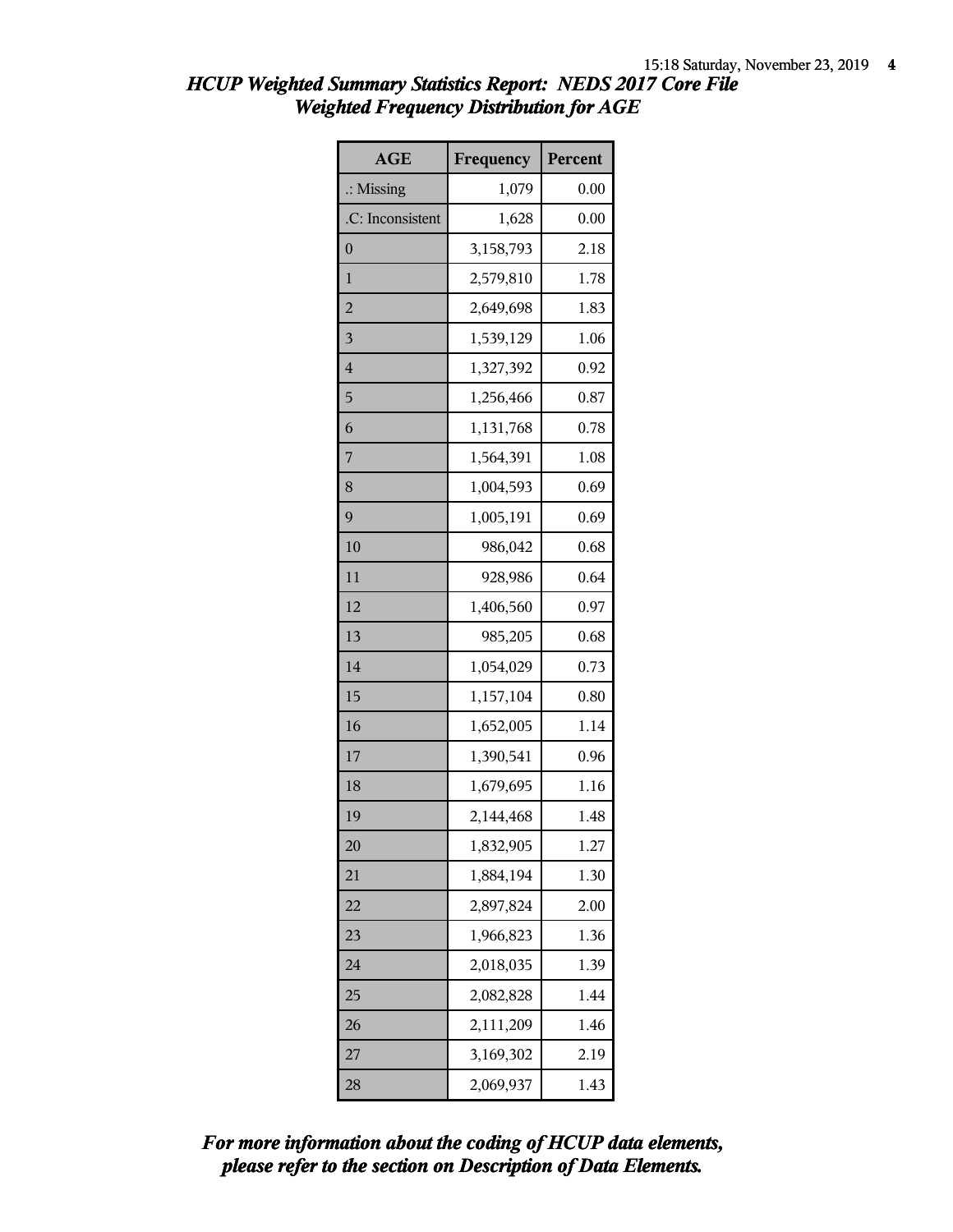| <b>AGE</b> | Frequency | Percent |
|------------|-----------|---------|
| 29         | 2,004,045 | 1.38    |
| 30         | 1,942,276 | 1.34    |
| 31         | 1,919,274 | 1.33    |
| 32         | 2,847,967 | 1.97    |
| 33         | 1,834,782 | 1.27    |
| 34         | 1,832,566 | 1.27    |
| 35         | 1,817,688 | 1.26    |
| 36         | 1,799,158 | 1.24    |
| 37         | 2,652,266 | 1.83    |
| 38         | 1,684,706 | 1.16    |
| 39         | 1,620,604 | 1.12    |
| 40         | 1,568,319 | 1.08    |
| 41         | 1,495,378 | 1.03    |
| 42         | 2,254,548 | 1.56    |
| 43         | 1,460,767 | 1.01    |
| 44         | 1,484,693 | 1.03    |
| 45         | 1,540,877 | 1.06    |
| 46         | 1,625,921 | 1.12    |
| 47         | 2,403,648 | 1.66    |
| 48         | 1,568,778 | 1.08    |
| 49         | 1,540,325 | 1.06    |
| 50         | 1,581,762 | 1.09    |
| 51         | 1,612,693 | 1.11    |
| 52         | 2,472,976 | 1.71    |
| 53         | 1,724,506 | 1.19    |
| 54         | 1,722,803 | 1.19    |
| 55         | 1,705,493 | 1.18    |
| 56         | 1,697,695 | 1.17    |
| 57         | 2,455,165 | 1.70    |
| 58         | 1,612,880 | 1.11    |
| 59         | 1,583,489 | 1.09    |

*HCUP Weighted Summary Statistics Report: NEDS 2017 Core File Weighted Frequency Distribution for AGE*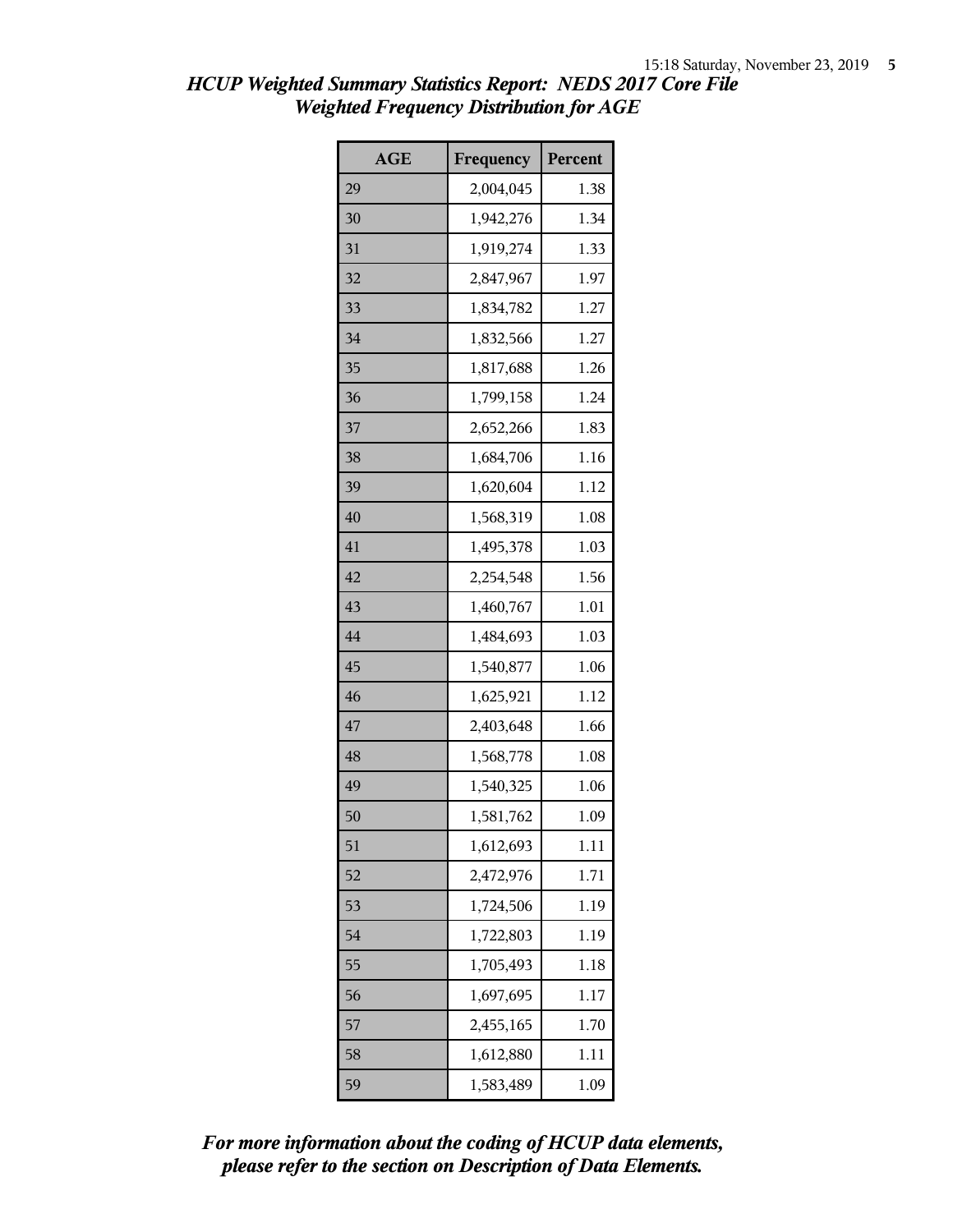| <b>AGE</b>  | Frequency | Percent |
|-------------|-----------|---------|
| 60          | 1,559,227 | 1.08    |
| 61          | 1,488,932 | 1.03    |
| 62          | 2,138,108 | 1.48    |
| 63          | 1,382,958 | 0.95    |
| 64          | 1,327,412 | 0.92    |
| 65          | 1,324,290 | 0.91    |
| 66          | 1,273,744 | 0.88    |
| 67          | 1,898,524 | 1.31    |
| 68          | 1,244,729 | 0.86    |
| 69          | 1,266,733 | 0.87    |
| 70          | 1,312,174 | 0.91    |
| 71          | 1,067,116 | 0.74    |
| 72          | 1,615,228 | 1.12    |
| 73          | 1,079,903 | 0.75    |
| 74          | 1,126,663 | 0.78    |
| 75          | 1,036,317 | 0.72    |
| 76          | 980,149   | 0.68    |
| 77          | 1,408,271 | 0.97    |
| 78          | 929,412   | 0.64    |
| 79          | 917,624   | 0.63    |
| 80          | 873,969   | 0.60    |
| 81          | 853,979   | 0.59    |
| 82          | 1,228,875 | 0.85    |
| 83          | 783,157   | 0.54    |
| 84          | 762,836   | 0.53    |
| 85          | 735,475   | 0.51    |
| 86          | 706,847   | 0.49    |
| 87          | 954,713   | 0.66    |
| 88          | 613,795   | 0.42    |
| 89          | 563,404   | 0.39    |
| 90 or older | 2,654,562 | 1.83    |

*HCUP Weighted Summary Statistics Report: NEDS 2017 Core File Weighted Frequency Distribution for AGE*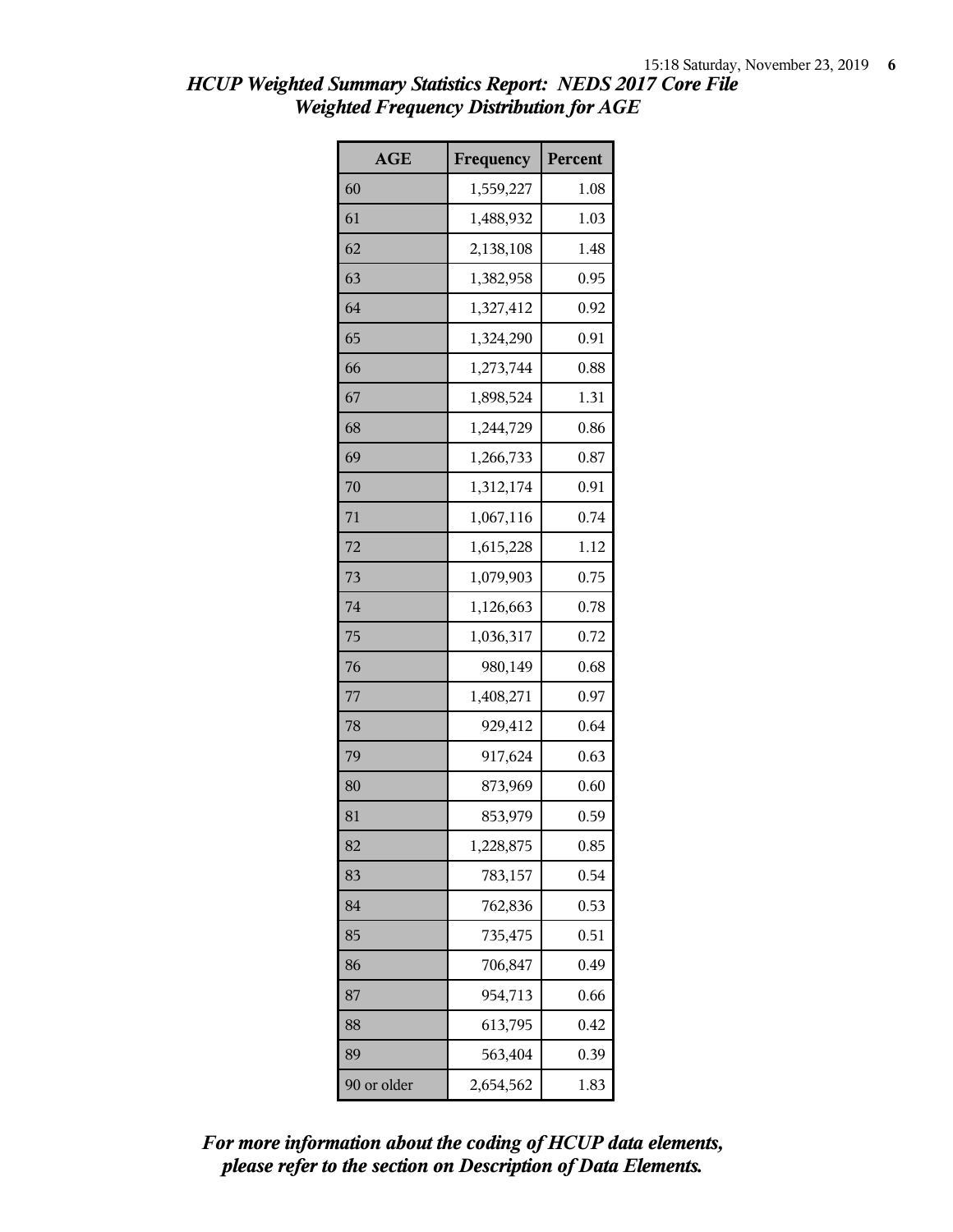| <b>AMONTH</b>        | Frequency  | Percent |
|----------------------|------------|---------|
| $\therefore$ Missing | 17,249,365 | 11.91   |
| 1: January           | 11,112,911 | 7.67    |
| 2: February          | 10,207,326 | 7.05    |
| 3: March             | 10,993,937 | 7.59    |
| 4: April             | 10,542,570 | 7.28    |
| 5: May               | 10,915,108 | 7.54    |
| 6: June              | 10,313,774 | 7.12    |
| $7:$ July            | 10,728,177 | 7.41    |
| 8: August            | 10,648,699 | 7.35    |
| 9: September         | 10,508,424 | 7.26    |
| 10: October          | 10,594,720 | 7.32    |
| 11: November         | 10,225,649 | 7.06    |
| 12: December         | 10,774,141 | 7.44    |

# *HCUP Weighted Summary Statistics Report: NEDS 2017 Core File Weighted Frequency Distribution for AMONTH*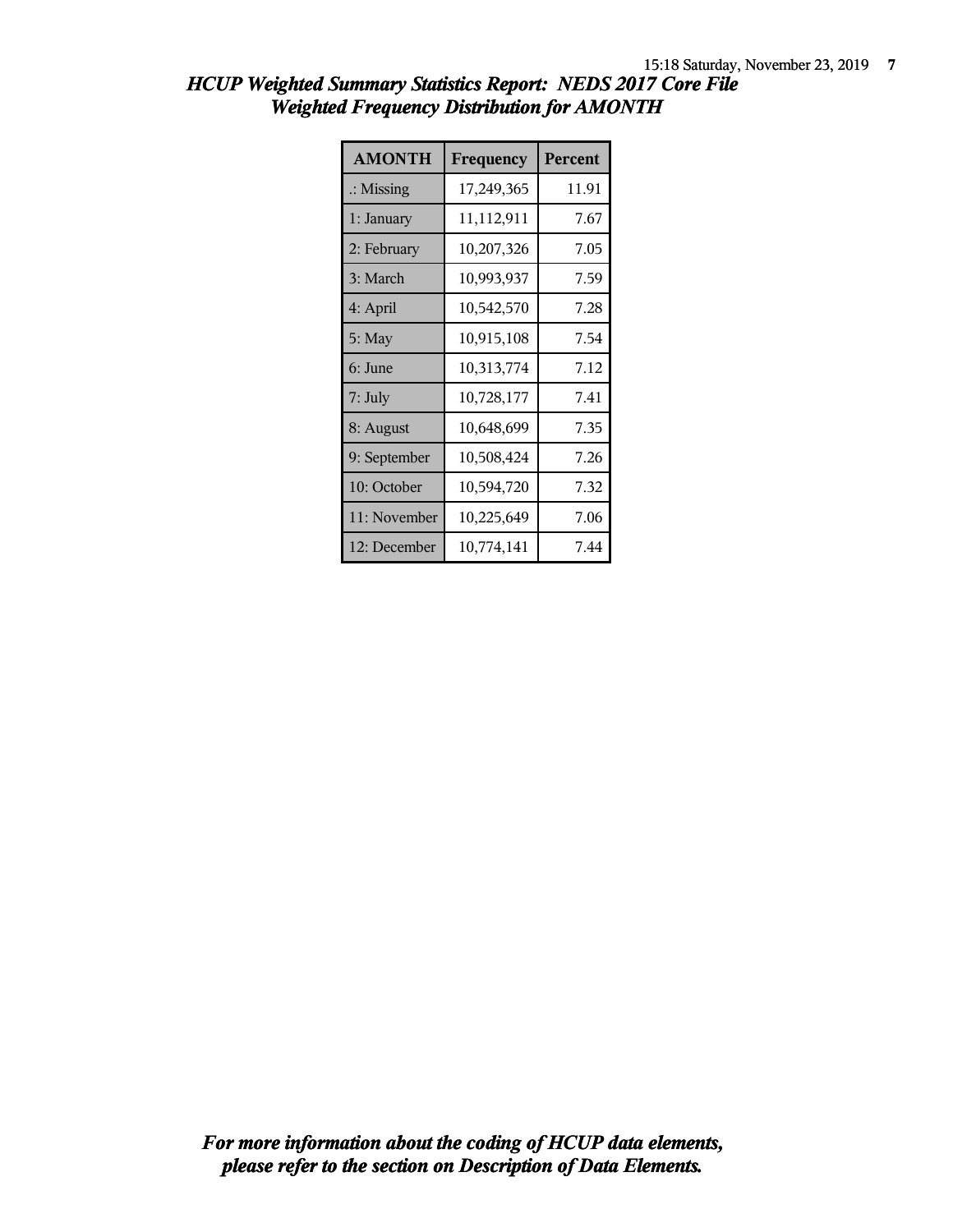| <b>AWEEKEND</b>      | Frequency   | Percent |
|----------------------|-------------|---------|
| $\therefore$ Missing | 863         | 0.00    |
| 0: Monday-Friday     | 104,593,145 | 72.23   |
| 1: Saturday-Sunday   | 40,220,795  | 27.77   |

#### *HCUP Weighted Summary Statistics Report: NEDS 2017 Core File Weighted Frequency Distribution for AWEEKEND*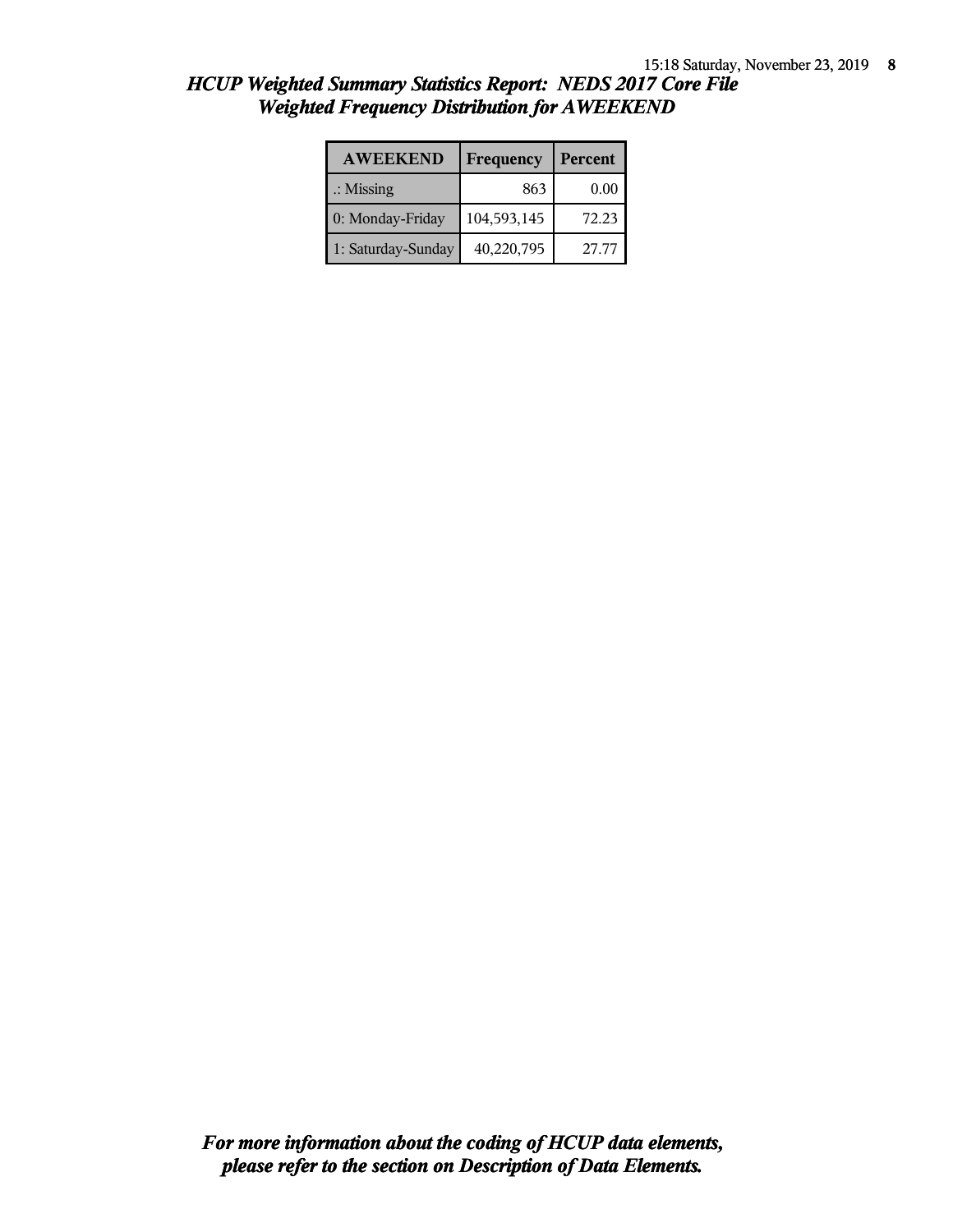| <b>DIED VISIT</b>       | Frequency   | <b>Percent</b> |
|-------------------------|-------------|----------------|
| $\therefore$ Missing    | 331,707     | 0.23           |
| 0: Did not die          | 143,754,488 | 99.27          |
| 1: Died in the ED       | 204,272     | 0.14           |
| 2: Died in the hospital | 524,335     | 0.36           |

## *HCUP Weighted Summary Statistics Report: NEDS 2017 Core File Weighted Frequency Distribution for DIED\_VISIT*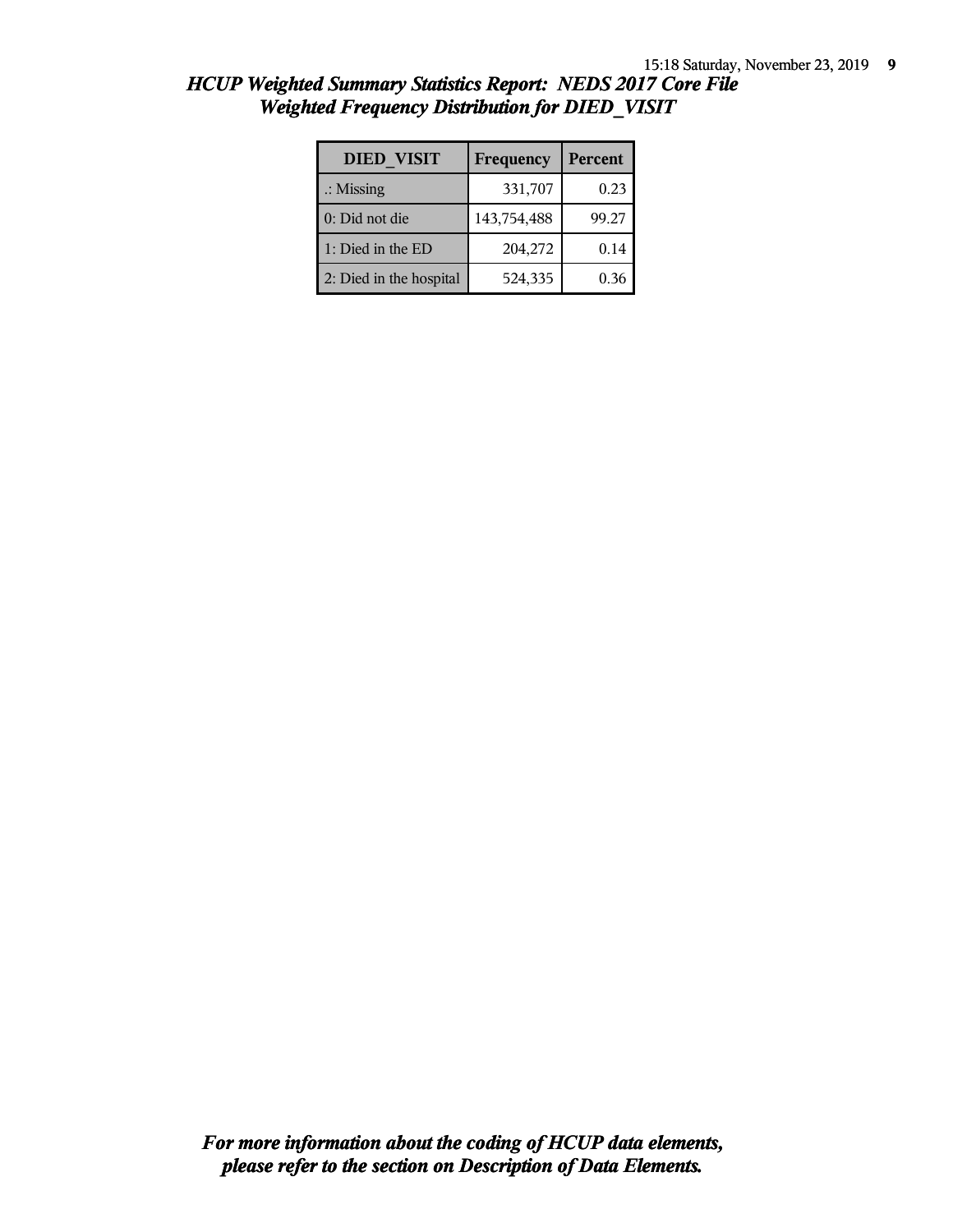#### *HCUP Weighted Summary Statistics Report: NEDS 2017 Core File Weighted Frequency Distribution for DISCWT*

| <b>DISCWT</b>   Frequency   Percent |        |
|-------------------------------------|--------|
| Non-blank   144,814,803             | 100.00 |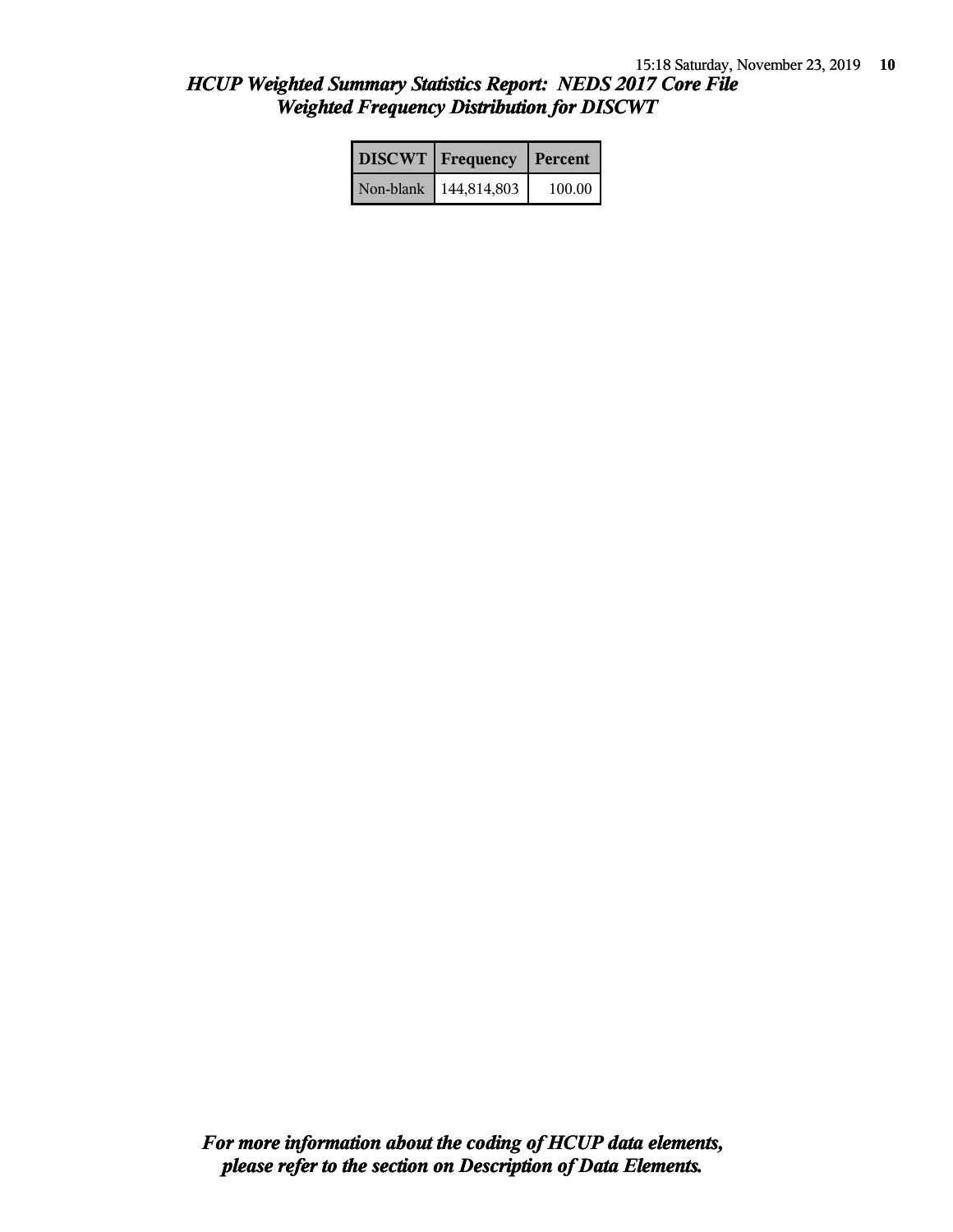| <b>DISP ED</b>                                         | Frequency   | Percent |
|--------------------------------------------------------|-------------|---------|
| 1: Routine                                             | 117,188,454 | 80.92   |
| 2: Transfer: short-term hospital                       | 2,333,630   | 1.61    |
| 5: Transfer: other type of facility                    | 1,983,706   | 1.37    |
| 6: Home health care                                    | 330,780     | 0.23    |
| 7: Against medical advice                              | 2,230,611   | 1.54    |
| 9: Admitted as an inpatient to this hospital           | 20,241,628  | 13.98   |
| 20: Died in ED                                         | 204,272     | 0.14    |
| 98: Not admitted to this hospital, destination unknown | 300,495     | 0.21    |
| 99: Discharged alive, destination unknown              | 1,227       | 0.00    |

# *HCUP Weighted Summary Statistics Report: NEDS 2017 Core File Weighted Frequency Distribution for DISP\_ED*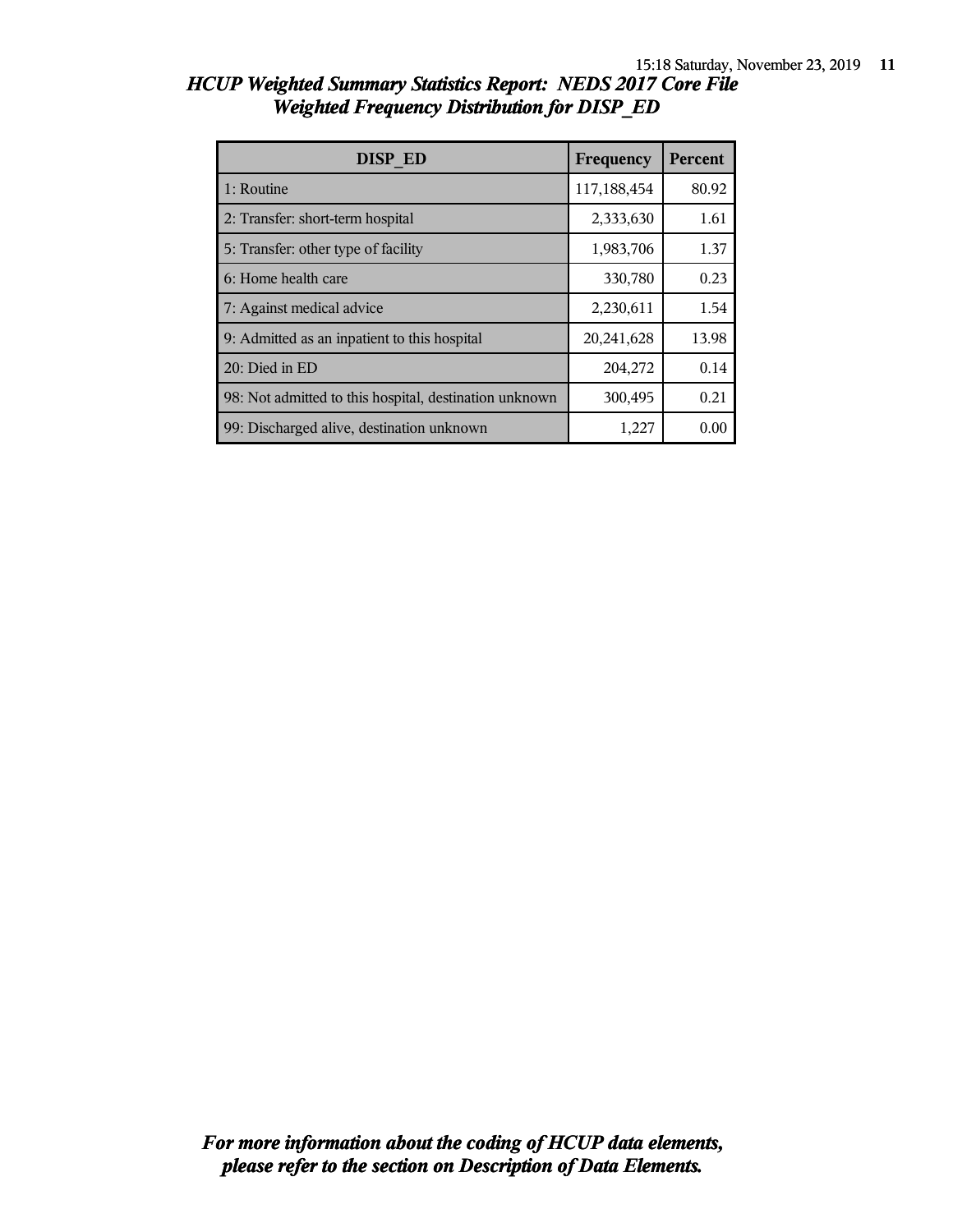| <b>DQTR</b>          | Frequency  | <b>Percent</b> |
|----------------------|------------|----------------|
| $\therefore$ Missing | 357,833    | 0.25           |
| 1: First quarter     | 36,698,562 | 25.34          |
| 2: Second quarter    | 35,972,851 | 24.84          |
| 3: Third quarter     | 35,957,229 | 24.83          |
| 4: Fourth quarter    | 35,828,328 | 24.74          |

# *HCUP Weighted Summary Statistics Report: NEDS 2017 Core File Weighted Frequency Distribution for DQTR*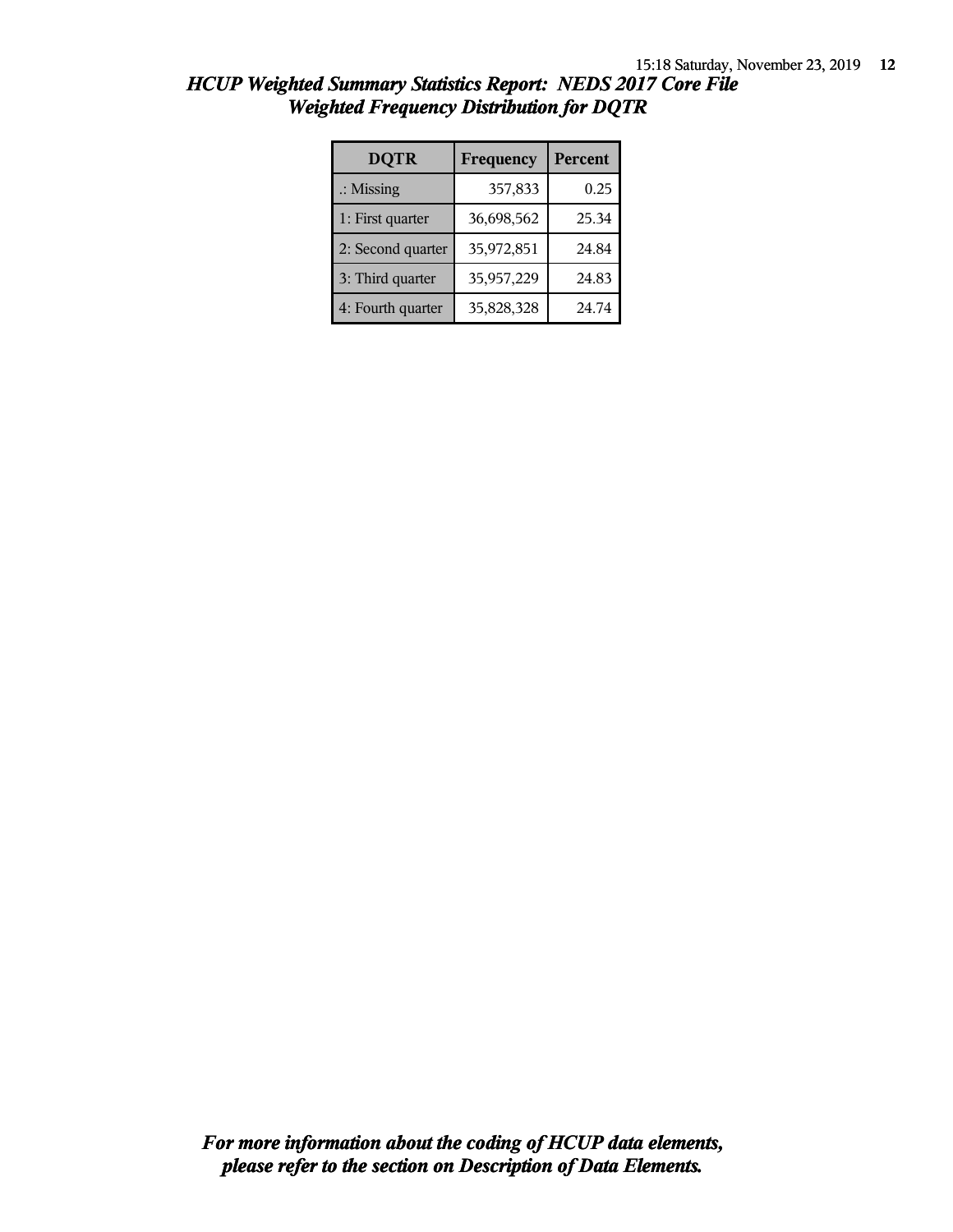# *HCUP Weighted Summary Statistics Report: NEDS 2017 Core File Weighted Frequency Distribution for DXVER*

| <b>DXVER</b>                        | <b>Frequency Percent</b> |        |
|-------------------------------------|--------------------------|--------|
| 10: ICD-10-CM diagnoses 144,814,803 |                          | 100.00 |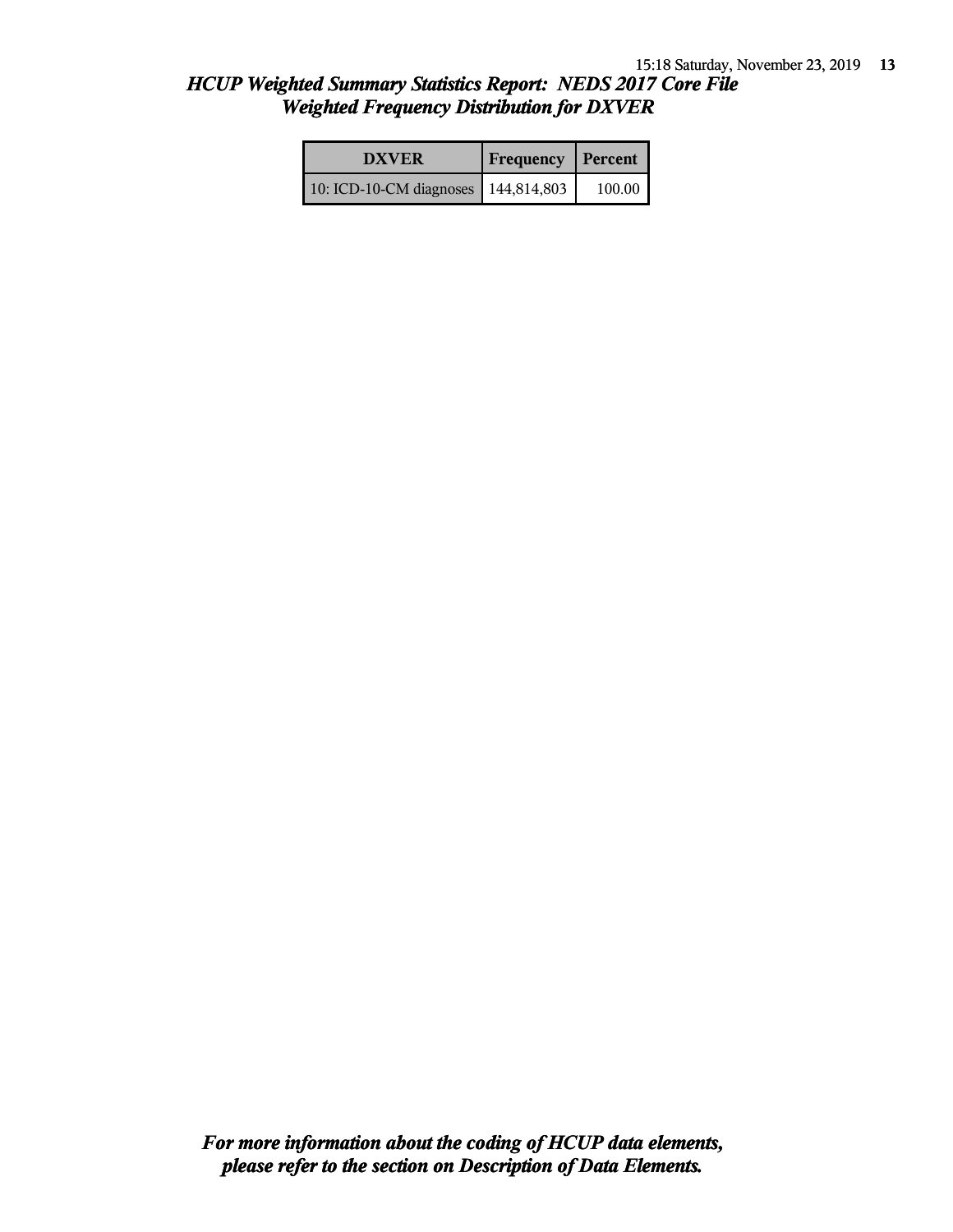## *HCUP Weighted Summary Statistics Report: NEDS 2017 Core File Weighted Frequency Distribution for EDEVENT*

| <b>EDEVENT</b>                                                                           | <b>Frequency</b> | Percent |
|------------------------------------------------------------------------------------------|------------------|---------|
| 1: ED visit in which the patient is treated and released                                 | 121,733,550      | 84.06   |
| 2: ED visit in which the patient is admitted to this same hospital                       | 20,241,628       | 13.98   |
| 3: ED visit in which the patient is transferred to another short-term hospital           | 2,333,630        | 1.61    |
| 9: ED visit in which the patient died in the ED                                          | 204,272          | 0.14    |
| 98: ED visit in which patient is not admitted to this same hospital, destination unknown | 300,495          | 0.21    |
| 99: ED visit in which the patient is discharged alive, destination unknown               | 1,227            | 0.00    |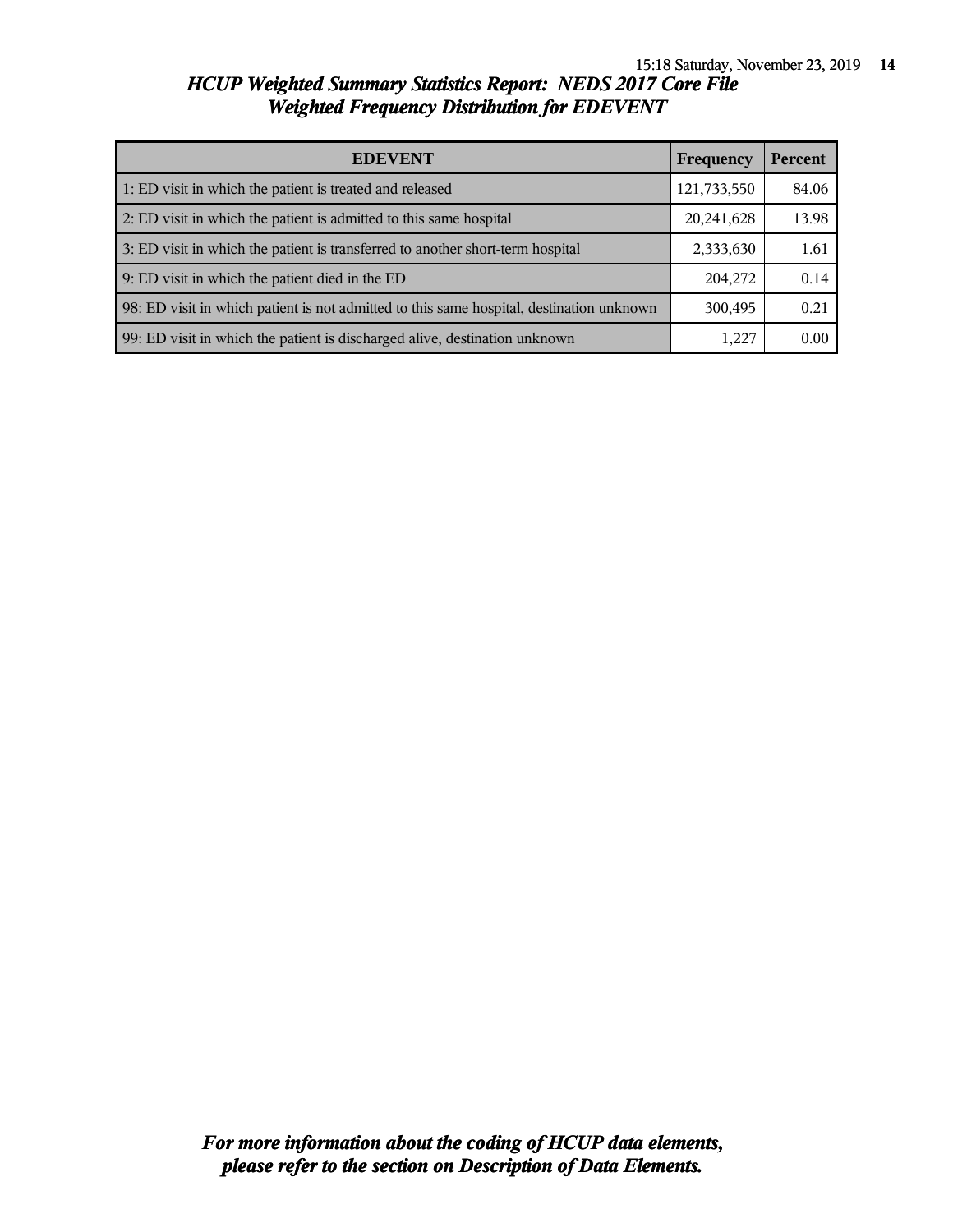| <b>FEMALE</b>        | Frequency  | Percent |
|----------------------|------------|---------|
| $\therefore$ Missing | 5,025      | 0.00    |
| .A: Invalid          | $\leq 10$  | * **    |
| .C: Inconsistent     | 3,142      | 0.00    |
| $0:$ Male            | 64,576,069 | 44.59   |
| 1: Female            | 80,230,557 | 55.40   |

#### *HCUP Weighted Summary Statistics Report: NEDS 2017 Core File Weighted Frequency Distribution for FEMALE*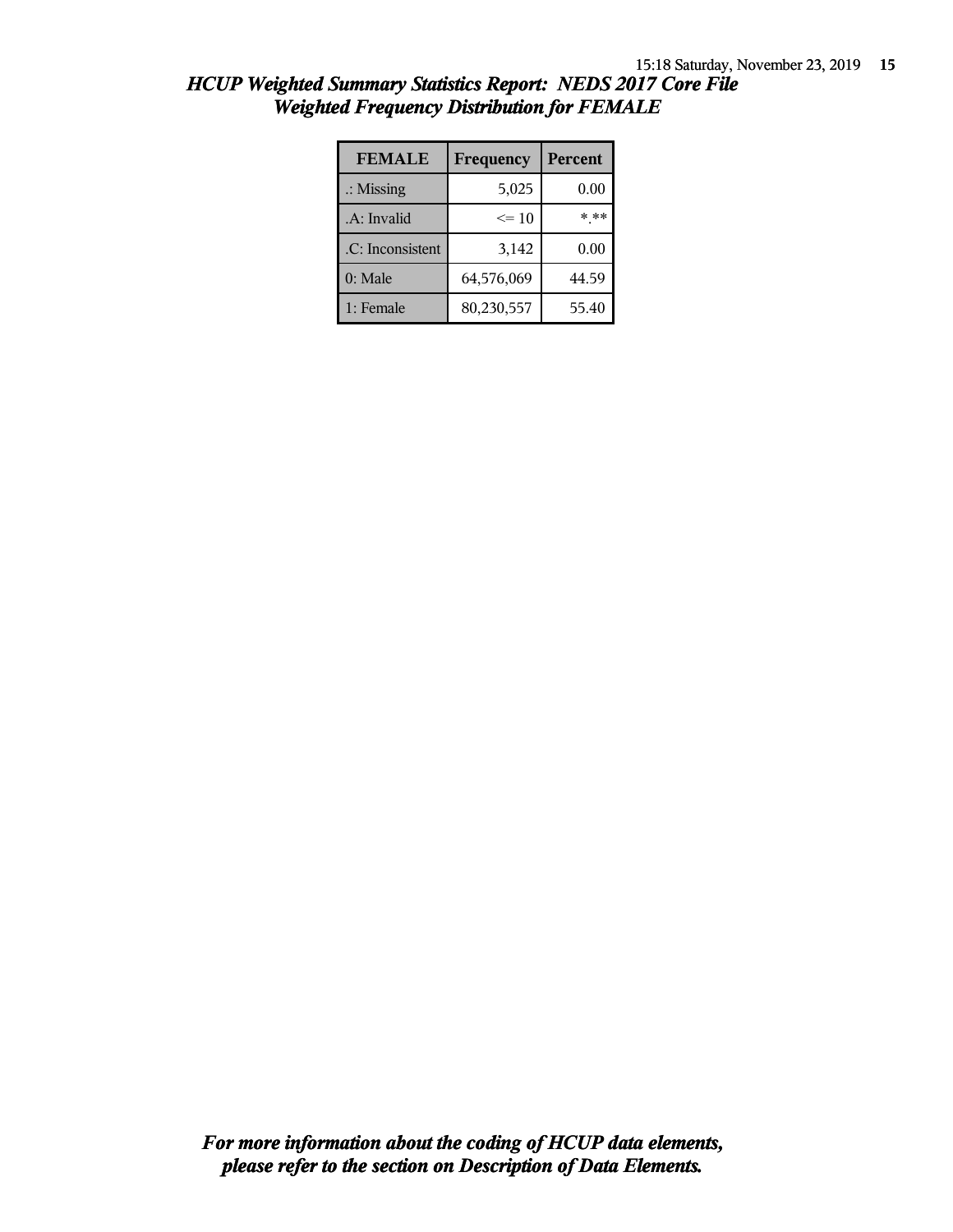| <b>HCUP Weighted Summary Statistics Report: NEDS 2017 Core File</b> |  |
|---------------------------------------------------------------------|--|
| <b>Weighted Frequency Distribution for HCUPFILE</b>                 |  |

| <b>HCUPFILE</b> | Frequency   | Percent |
|-----------------|-------------|---------|
| <b>SEDD</b>     | 124,573,175 | 86.02   |
| SID             | 20,241,628  | 13.98   |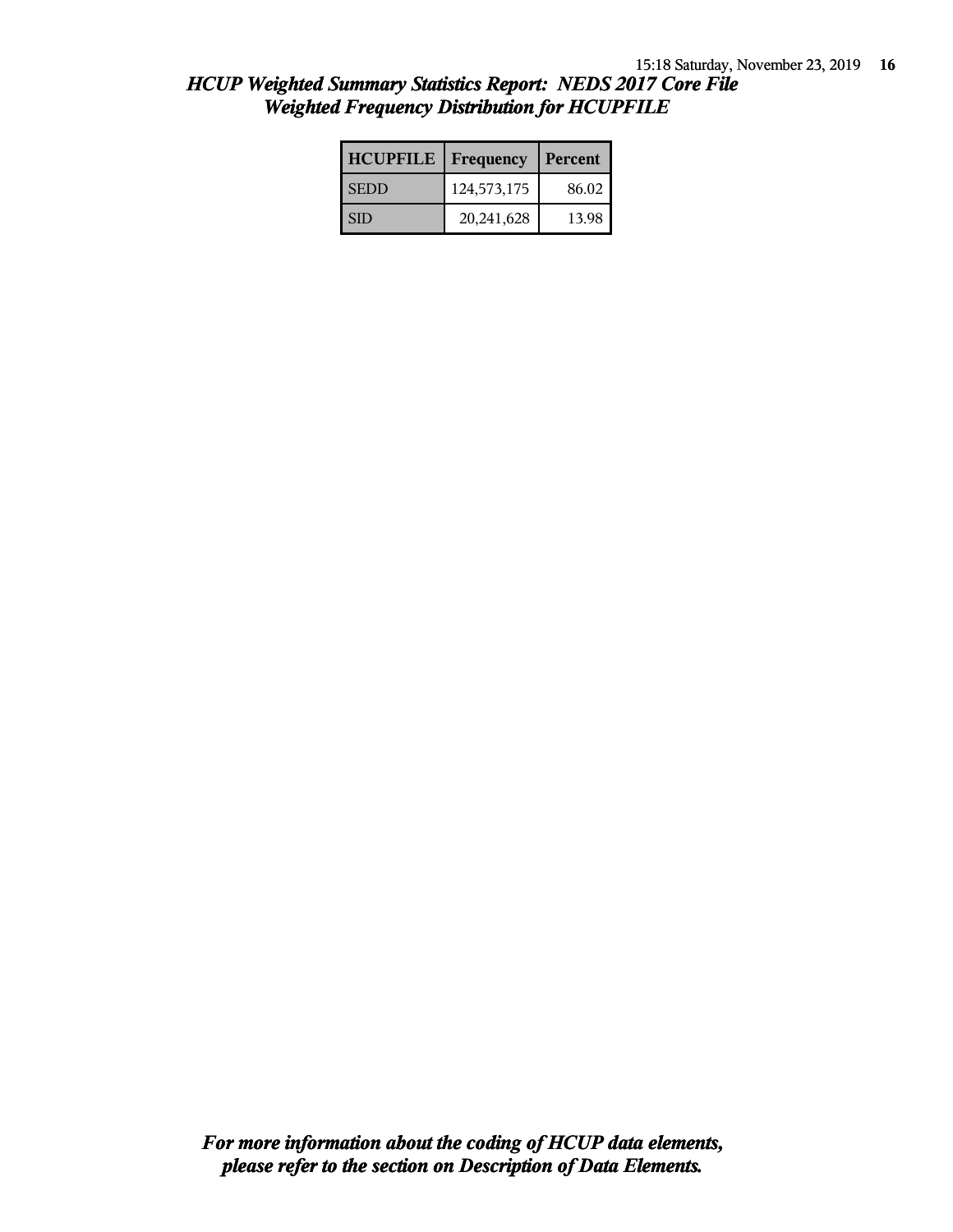| <b>I10 DX1</b><br>Frequency |             | Percent  |
|-----------------------------|-------------|----------|
| <b>Blank</b>                | 62,205      | 0.04     |
| Valid DX                    | 144,750,825 | 99.96    |
| Inconsistent DX (incn)      | 800         | 0.00     |
| Invalid DX (invl)           | 973         | $0.00\,$ |

# *HCUP Weighted Summary Statistics Report: NEDS 2017 Core File Weighted Frequency Distribution for I10\_DX1*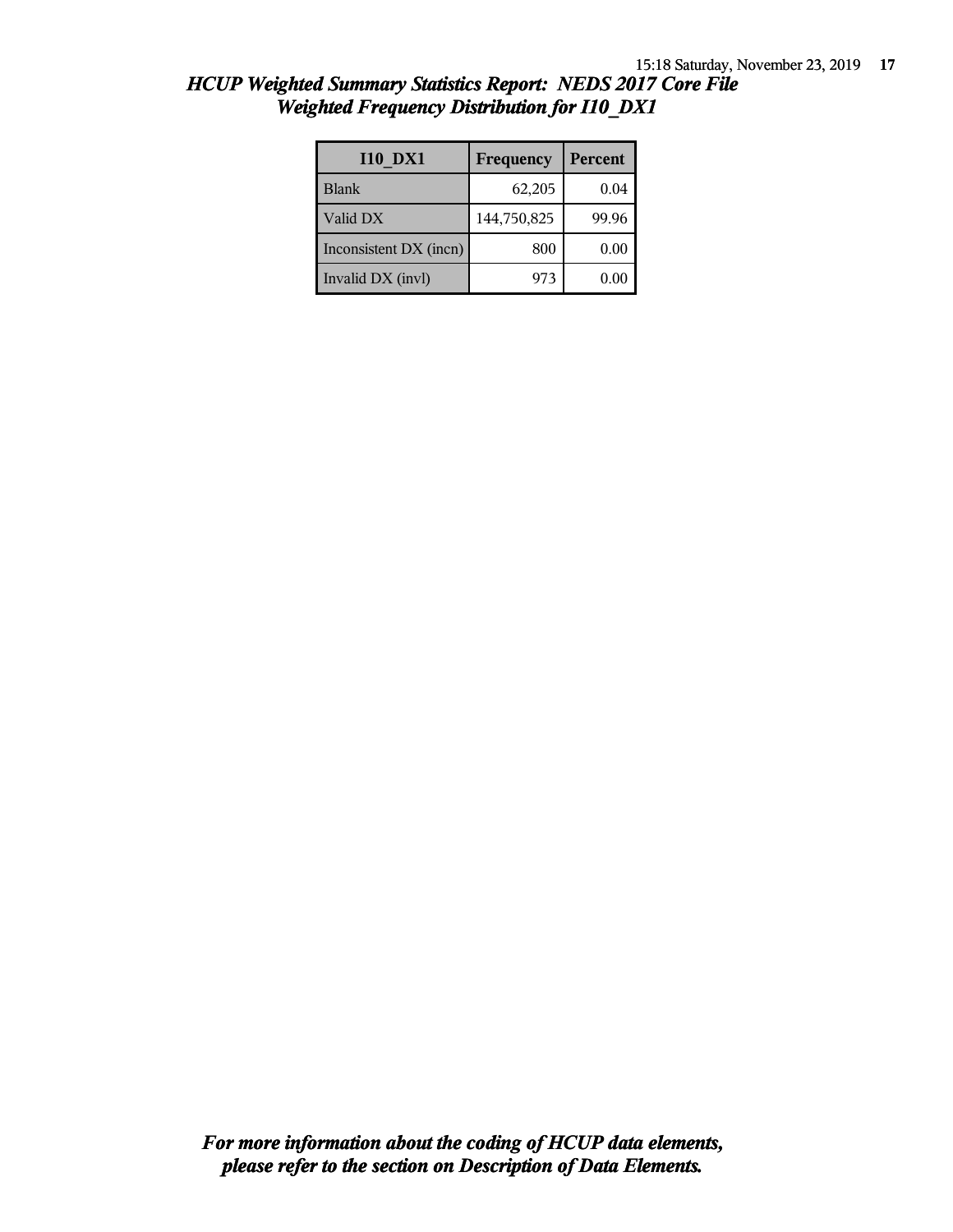# *HCUP Weighted Summary Statistics Report: NEDS 2017 Core File Weighted Frequency Distribution for I10\_INJURY*

| <b>I10 INJURY</b>                                  | Frequency   | Percent |
|----------------------------------------------------|-------------|---------|
| $0:$ No injury                                     | 115,943,397 | 80.06   |
| 1: Injury in the first-listed diagnosis            | 25,971,661  | 17.93   |
| 2: Injury in the diagnoses other than first-listed | 2,899,744   | 2.00    |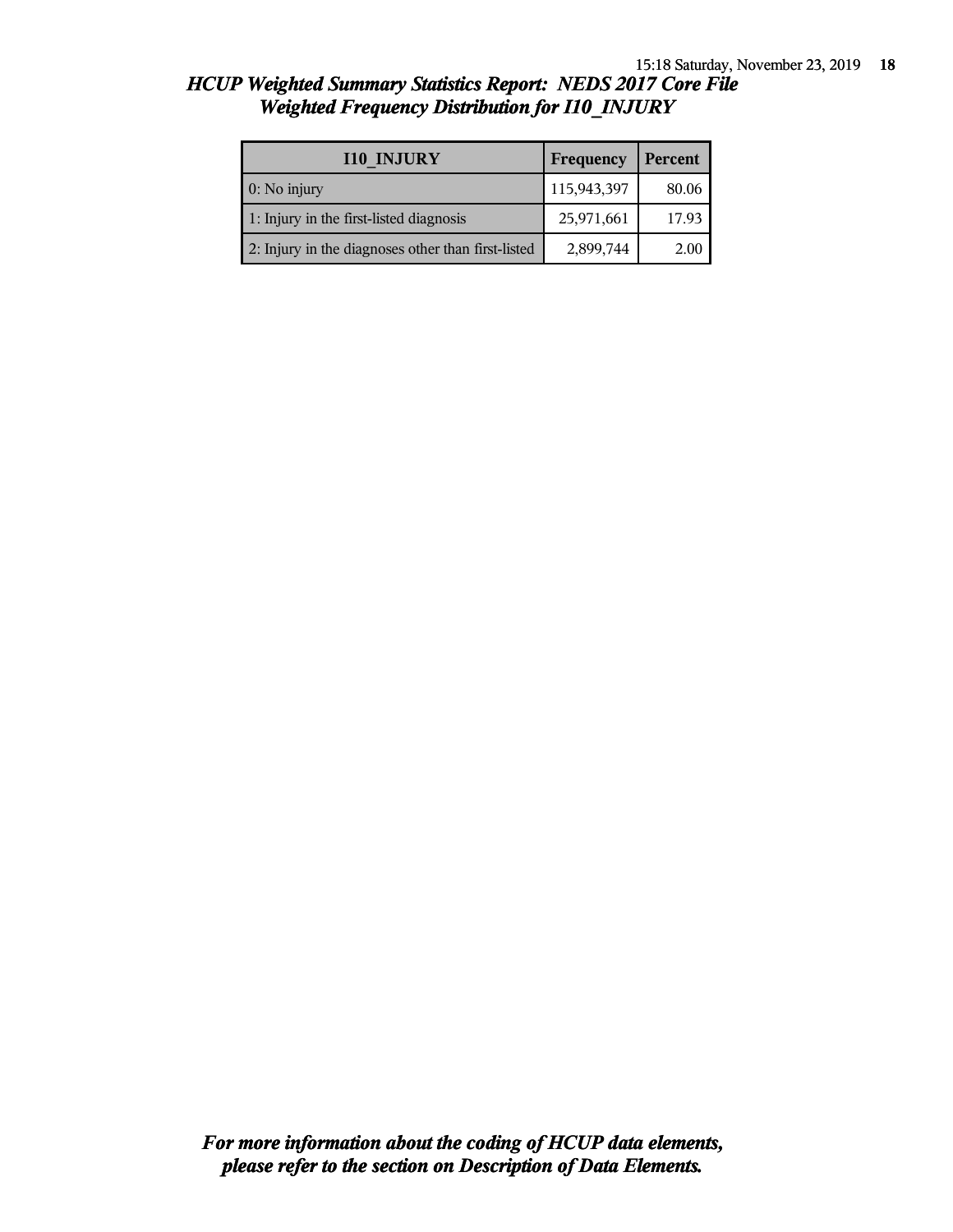# *HCUP Weighted Summary Statistics Report: NEDS 2017 Core File Weighted Frequency Distribution for I10\_MULTINJURY*

| <b>I10 MULTINJURY</b>                                              | Frequency   | Percent |
|--------------------------------------------------------------------|-------------|---------|
| 0: One or no injury diagnosis reported                             | 136,389,401 | 94.18   |
| 1: More than one injury diagnosis reported, regardless of position | 8,425,402   | 5.82    |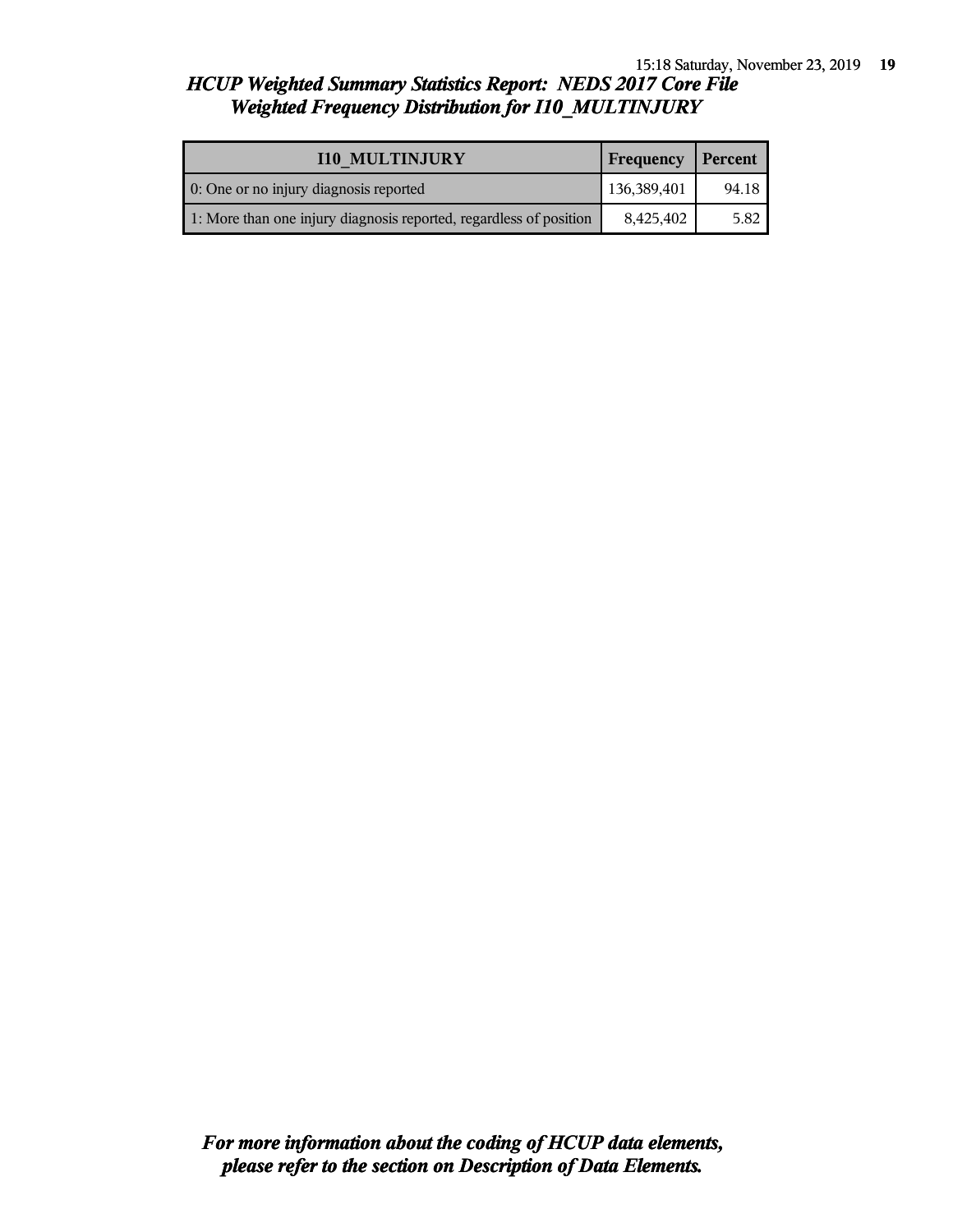# *HCUP Weighted Summary Statistics Report: NEDS 2017 Core File Weighted Frequency Distribution for I10\_NDX*

| <b>I10 NDX</b> | Frequency  | Percent |
|----------------|------------|---------|
| $\overline{0}$ | 46,777     | 0.03    |
| 1              | 24,232,601 | 16.73   |
| $\overline{2}$ | 25,024,164 | 17.28   |
| $\overline{3}$ | 20,948,033 | 14.47   |
| $\overline{4}$ | 16,052,975 | 11.09   |
| 5              | 11,991,801 | 8.28    |
| 6              | 8,637,532  | 5.96    |
| 7              | 6,387,964  | 4.41    |
| 8              | 4,891,893  | 3.38    |
| 9              | 3,946,010  | 2.72    |
| 10             | 3,528,823  | 2.44    |
| 11             | 2,621,193  | 1.81    |
| 12             | 2,214,695  | 1.53    |
| 13             | 1,866,111  | 1.29    |
| 14             | 1,608,479  | 1.11    |
| 15             | 1,642,290  | 1.13    |
| 16             | 1,282,423  | 0.89    |
| 17             | 1,067,524  | 0.74    |
| 18             | 1,172,163  | 0.81    |
| 19             | 821,225    | 0.57    |
| 20             | 738,278    | 0.51    |
| 21             | 619,714    | 0.43    |
| 22             | 505,148    | 0.35    |
| 23             | 445,061    | 0.31    |
| 24             | 483,159    | 0.33    |
| 25             | 1,039,606  | 0.72    |
| 26             | 283,984    | 0.20    |
| 27             | 185,511    | 0.13    |
| 28             | 99,011     | 0.07    |
| 29             | 74,841     | 0.05    |
| 30             | 114,310    | 0.08    |

*please refer to the section on Description of Data Elements. For more information about the coding of HCUP data elements,*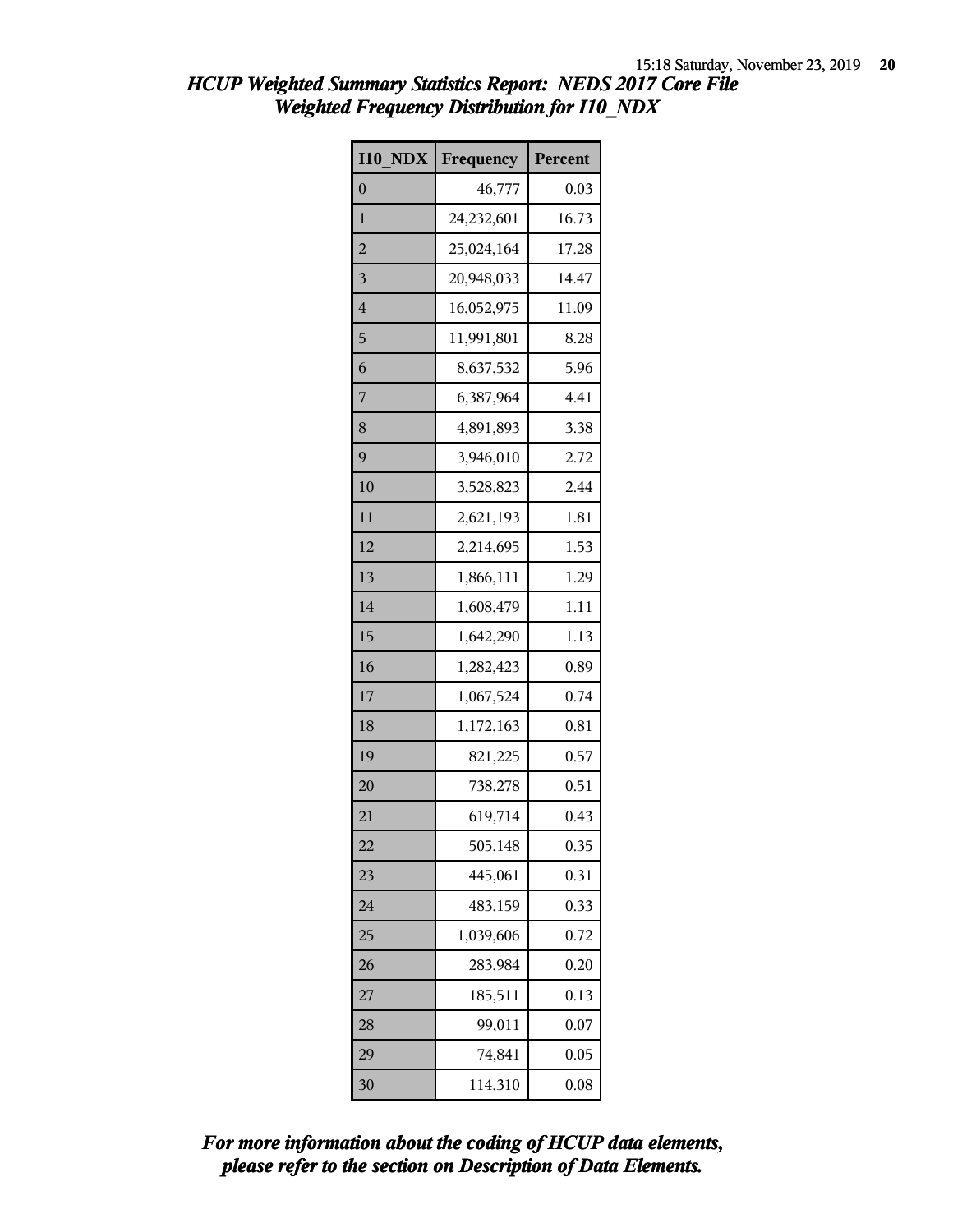| <b>I10 NDX</b> | Frequency | Percent |
|----------------|-----------|---------|
| 31             | 87,252    | 0.06    |
| 32             | 36,945    | 0.03    |
| 33             | 25,644    | 0.02    |
| 34             | 18,215    | 0.01    |
| 35             | 73,450    | 0.05    |

## *HCUP Weighted Summary Statistics Report: NEDS 2017 Core File Weighted Frequency Distribution for I10\_NDX*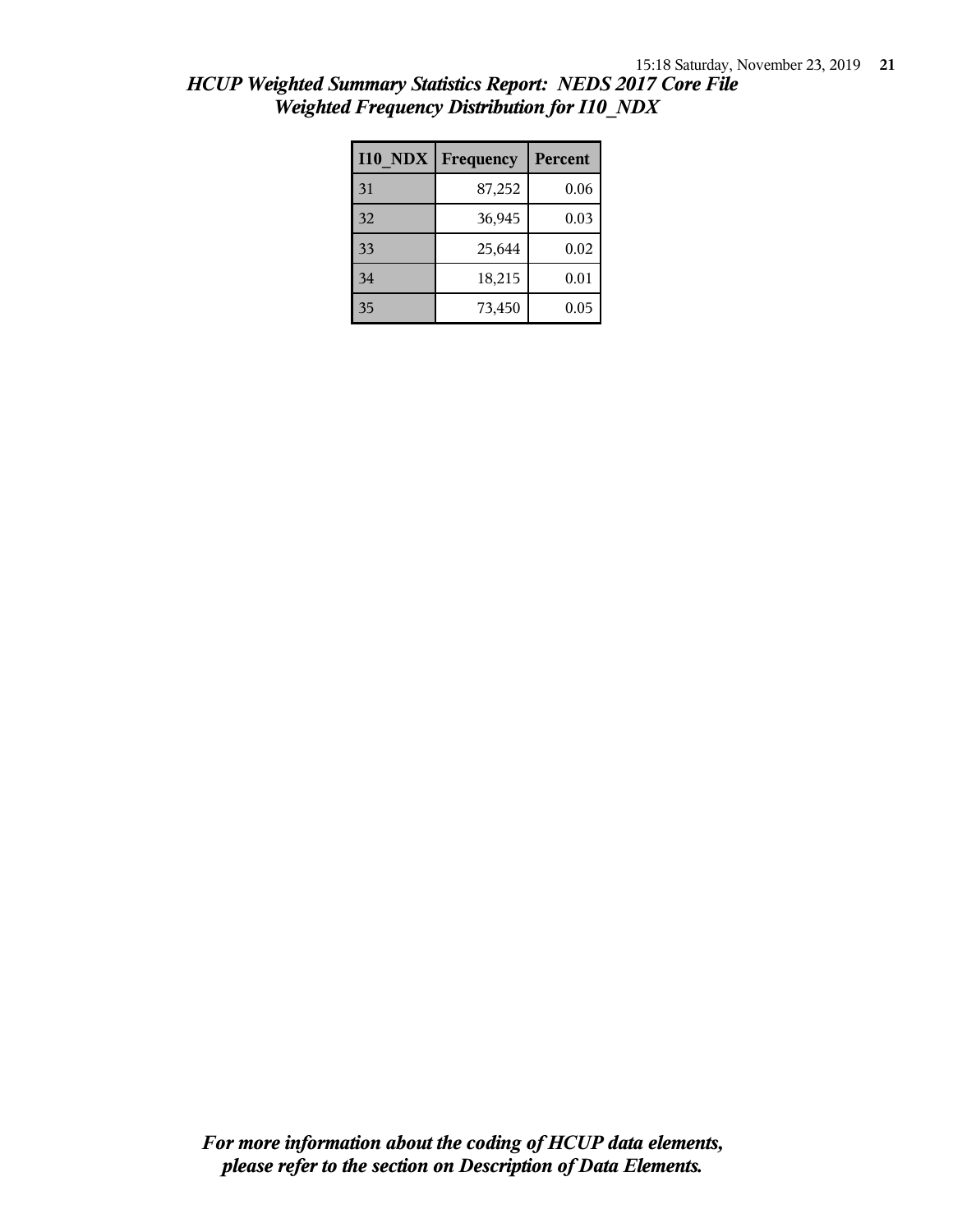| PAY1                 | Frequency  | <b>Percent</b> |
|----------------------|------------|----------------|
| $\therefore$ Missing | 380,622    | 0.26           |
| .A: Invalid          | 1,107      | 0.00           |
| 1: Medicare          | 34,870,045 | 24.08          |
| 2: Medicaid          | 45,582,098 | 31.48          |
| 3: Private insurance | 41,010,597 | 28.32          |
| 4: Self-pay          | 16,820,491 | 11.62          |
| 5: No charge         | 679,012    | 0.47           |
| 6: Other             | 5,470,829  | 3.78           |

| <b>HCUP Weighted Summary Statistics Report: NEDS 2017 Core File</b> |  |
|---------------------------------------------------------------------|--|
| <b>Weighted Frequency Distribution for PAY1</b>                     |  |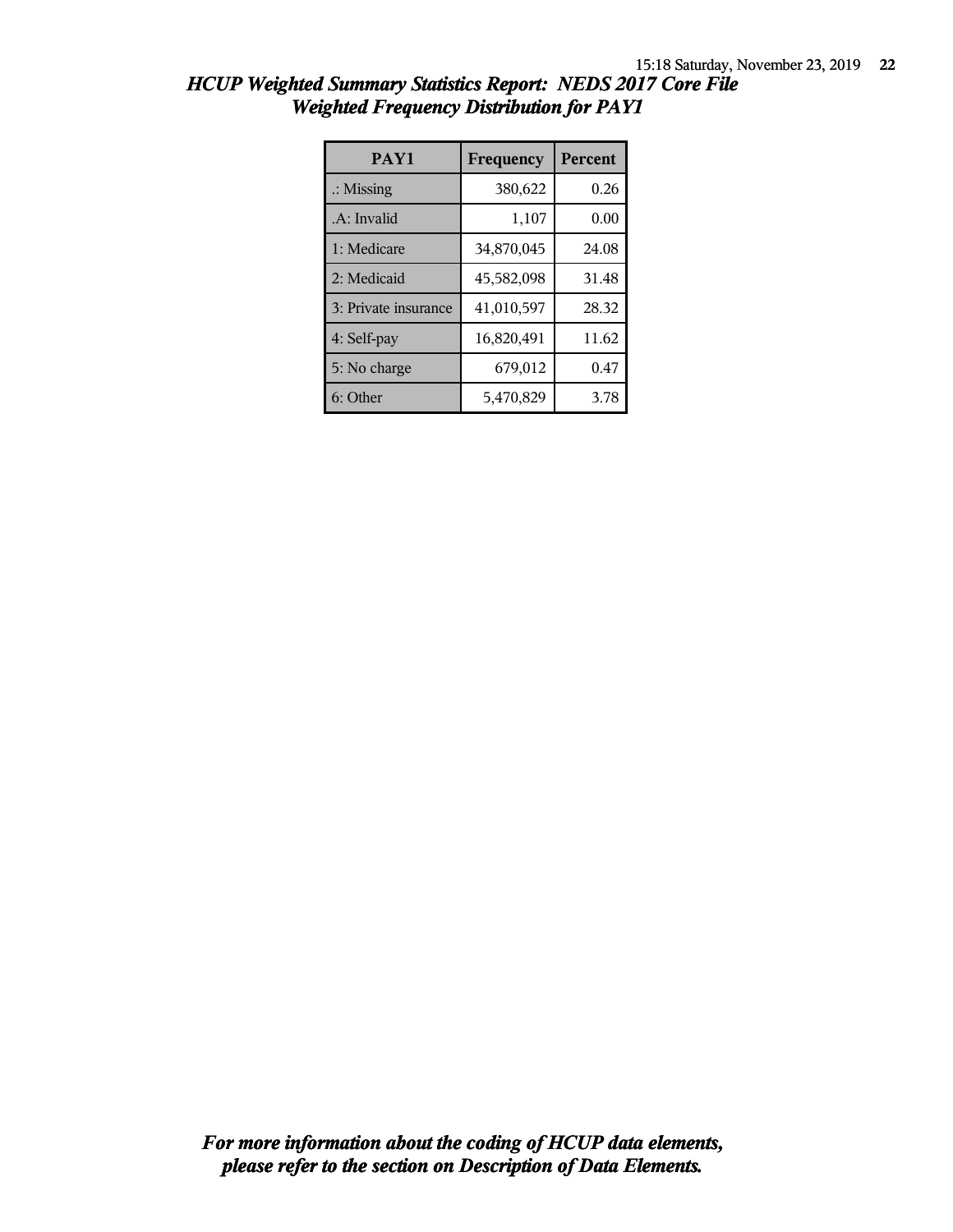| PAY <sub>2</sub>     | Frequency   | <b>Percent</b> |
|----------------------|-------------|----------------|
| $\therefore$ Missing | 111,351,332 | 76.89          |
| .A: Invalid          | 3,593,129   | 2.48           |
| 1: Medicare          | 2,438,102   | 1.68           |
| 2: Medicaid          | 8,486,007   | 5.86           |
| 3: Private insurance | 8,940,940   | 6.17           |
| 4: Self-pay          | 8,337,826   | 5.76           |
| 5: No charge         | 140,221     | 0.10           |
| 6: Other             | 1,527,245   | 1.05           |

# *HCUP Weighted Summary Statistics Report: NEDS 2017 Core File Weighted Frequency Distribution for PAY2*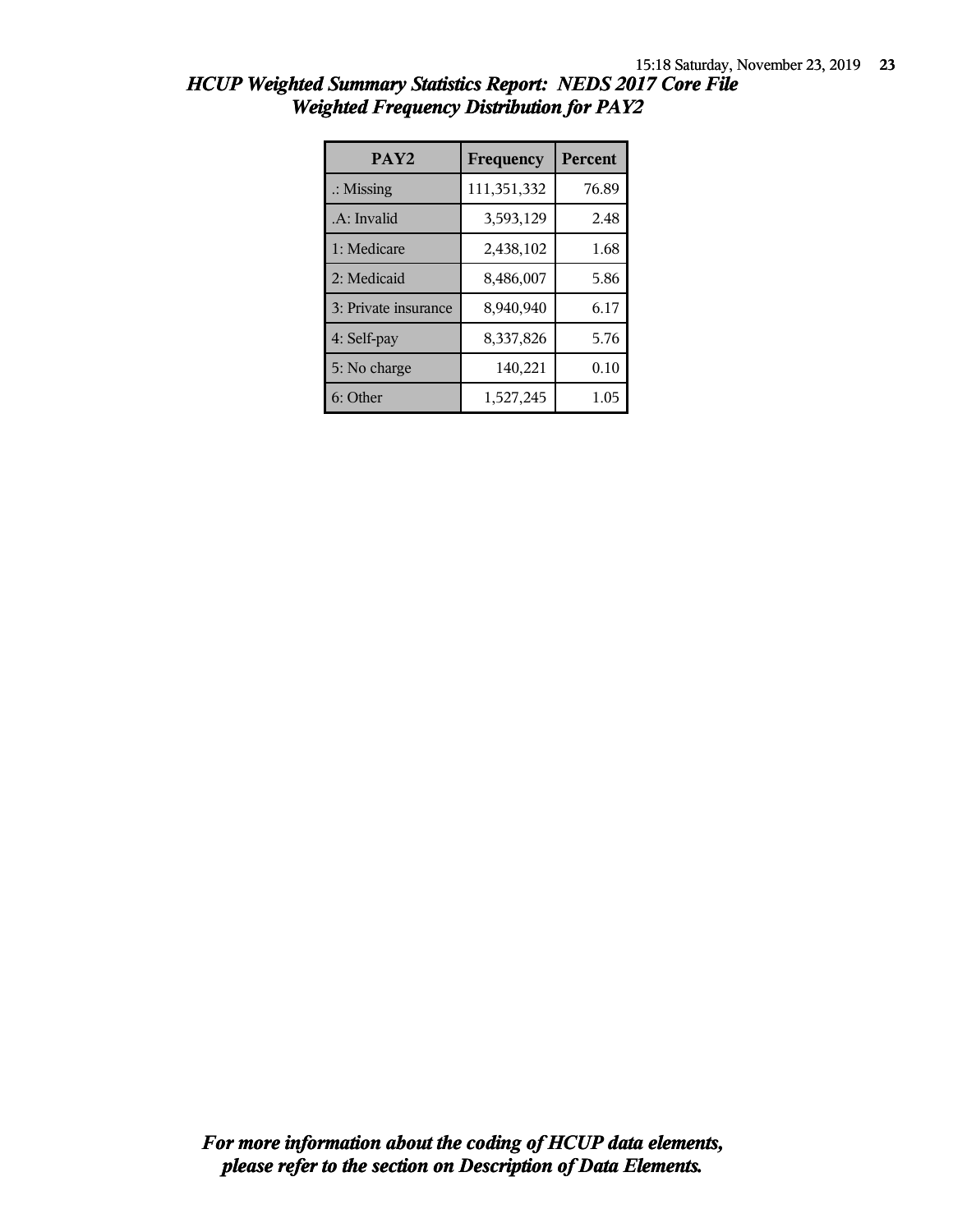| <b>TOTCHG ED</b>     | Frequency  | <b>Percent</b> |
|----------------------|------------|----------------|
| $\therefore$ Missing | 18,723,900 | 12.93          |
| .A: Invalid          | $\leq 10$  | * **           |
| .C: Inconsistent     | 242,069    | 0.17           |
| \$100-\$1,000        | 27,063,143 | 18.69          |
| \$1,001-\$5,000      | 72,394,389 | 49.99          |
| \$5,001-\$10,000     | 16,628,724 | 11.48          |
| \$10,001-\$50,000    | 9,530,401  | 6.58           |
| \$50,001-\$75,000    | 174,057    | 0.12           |
| Over \$75,000        | 58,116     | 0.04           |

*HCUP Weighted Summary Statistics Report: NEDS 2017 Core File Weighted Frequency Distribution for TOTCHG\_ED*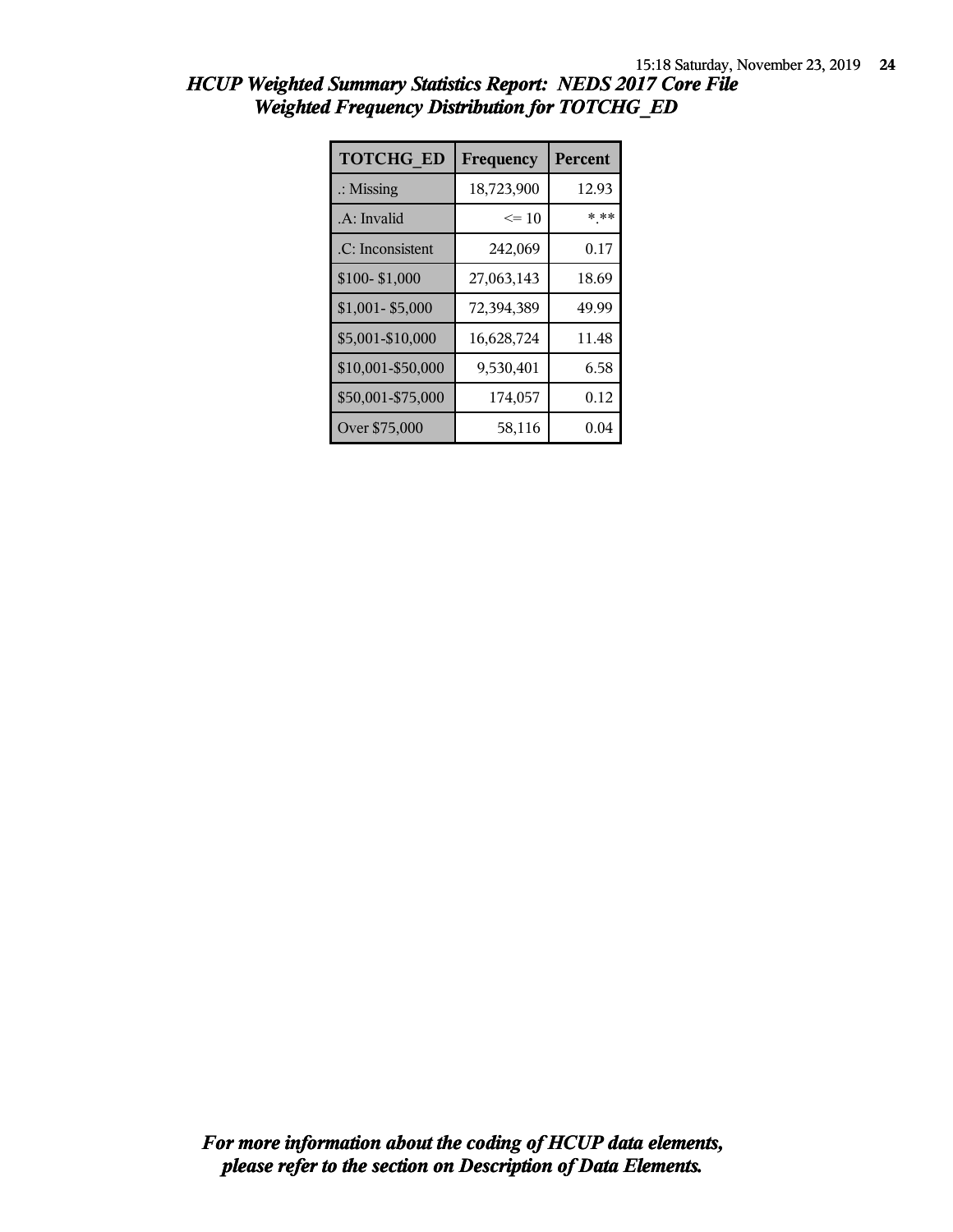#### *HCUP Weighted Summary Statistics Report: NEDS 2017 Core File Weighted Frequency Distribution for YEAR*

|      | <b>YEAR</b> Frequency | Percent |
|------|-----------------------|---------|
| 2017 | 144,814,803           | 100.00  |